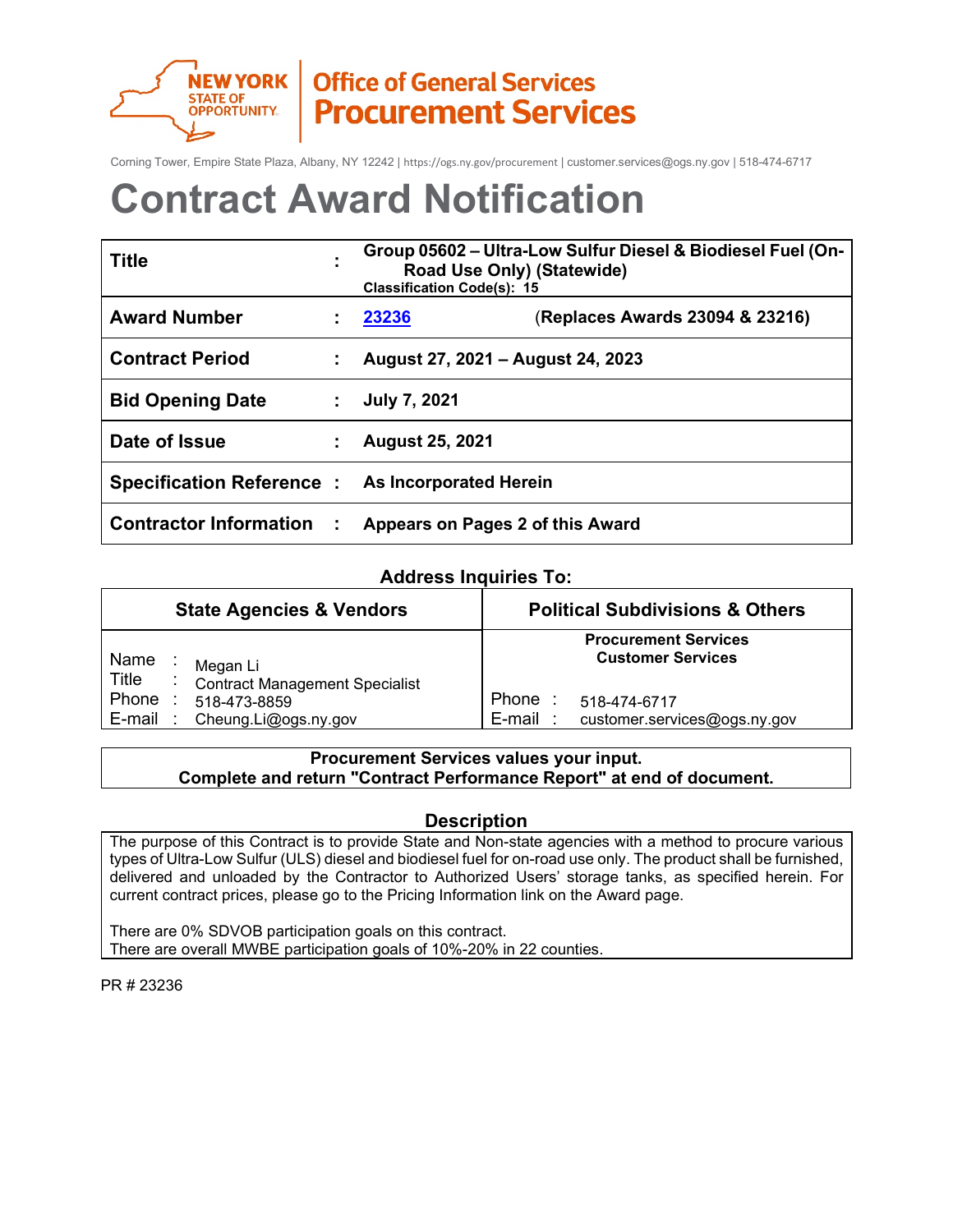| Contract<br><b>Number</b> | <b>Contractor &amp; Address</b> | <b>Contact Information</b>                            | FEIN /<br><b>NYS Vendor</b><br>ID |
|---------------------------|---------------------------------|-------------------------------------------------------|-----------------------------------|
| PC69479                   | <b>Buell Fuel, LLC</b>          | Julia Brouillette                                     | 760826999                         |
| <b>SB</b>                 | 2676 State Route 12B            | <b>Contracts Manager</b>                              | 1000009690                        |
|                           | Deansboro, NY 13328             | Phone: 315-841-3000                                   |                                   |
|                           |                                 | Email: Julia@buellfuel.com                            |                                   |
|                           |                                 | <b>Customer Service Contact for NYS Contract</b>      |                                   |
|                           |                                 | <b>Orders during Normal Business Hours:</b>           |                                   |
|                           |                                 | M-F7:30am-4:30pm, Sat 8am-12pm                        |                                   |
|                           |                                 | <b>Customer Service Representative</b>                |                                   |
|                           |                                 | Phone: 315-841-3000                                   |                                   |
|                           |                                 | Email: info@buellfuel.com                             |                                   |
|                           |                                 | <b>Person to Contact to Escalate Contract Orders:</b> |                                   |
|                           |                                 | AJ Buell                                              |                                   |
|                           |                                 | Lead Dispatcher                                       |                                   |
|                           |                                 | Phone: 315-841-3000                                   |                                   |
|                           |                                 | Email: AJ@buellfuel.com                               |                                   |
|                           |                                 | Contact for After Hours, Weekend/Holidays, or         |                                   |
|                           |                                 | <b>NYS Declared Emergency:</b>                        |                                   |
|                           |                                 | <b>Garth Curtis</b>                                   |                                   |
|                           |                                 | Director of Bids & Supply                             |                                   |
|                           |                                 | Phone: 315-841-3000                                   |                                   |
|                           |                                 | Cell: 315-404-3899                                    |                                   |
|                           |                                 | Email: Garth@buellfuel.com                            |                                   |
|                           |                                 | <b>Backup Contact for NYS Declared Emergencies</b>    |                                   |
|                           |                                 | or Disasters (available throughout emergency):        |                                   |
|                           |                                 | <b>Michael Buell</b>                                  |                                   |
|                           |                                 | Owner                                                 |                                   |
|                           |                                 | Phone: 315-841-3000                                   |                                   |
|                           |                                 | Cell: 315-941-9716                                    |                                   |
|                           |                                 | Email: MB@buellfuel.com                               |                                   |
| PC69480                   | Global Montello Group Corp.     | <b>Bid Department</b>                                 | 043443028                         |
|                           | 8000 South Street               | <b>Bid Personnel</b>                                  | 1100005467                        |
|                           | Waltham, MA 02454               | Phone: 781-398-4003                                   |                                   |
|                           |                                 | Email: smartbuydispatch@globalp.com                   |                                   |
|                           |                                 | <b>Customer Service Contact for NYS Contract</b>      |                                   |
|                           |                                 | <b>Orders during Normal Business Hours:</b>           |                                   |
|                           |                                 | 24/7/365                                              |                                   |
|                           |                                 | <b>Dispatch Department</b>                            |                                   |
|                           |                                 | Dispatch Personnel                                    |                                   |
|                           |                                 | Toll-Free: 800-826-5686                               |                                   |
|                           |                                 | Email: smartbuydispatch@globalp.com                   |                                   |
|                           |                                 | Contact for After Hours, Weekend/Holidays, or         |                                   |
|                           |                                 | <b>NYS Declared Emergency:</b>                        |                                   |
|                           |                                 | <b>Dispatch Department</b>                            |                                   |
|                           |                                 | Toll-Free: 800-826-5686                               |                                   |
|                           |                                 | Email: smartbuydispatch@globalp.com                   |                                   |
|                           |                                 | <b>Backup Contact for NYS Declared Emergencies</b>    |                                   |
|                           |                                 | or Disasters (available throughout emergency):        |                                   |
|                           |                                 | <b>Mark Romaine</b>                                   |                                   |
|                           |                                 | <b>Chief Operating Officer</b>                        |                                   |
|                           |                                 | Phone: 781-398-4003                                   |                                   |
|                           |                                 | Email: MRomaine@globalp.com                           |                                   |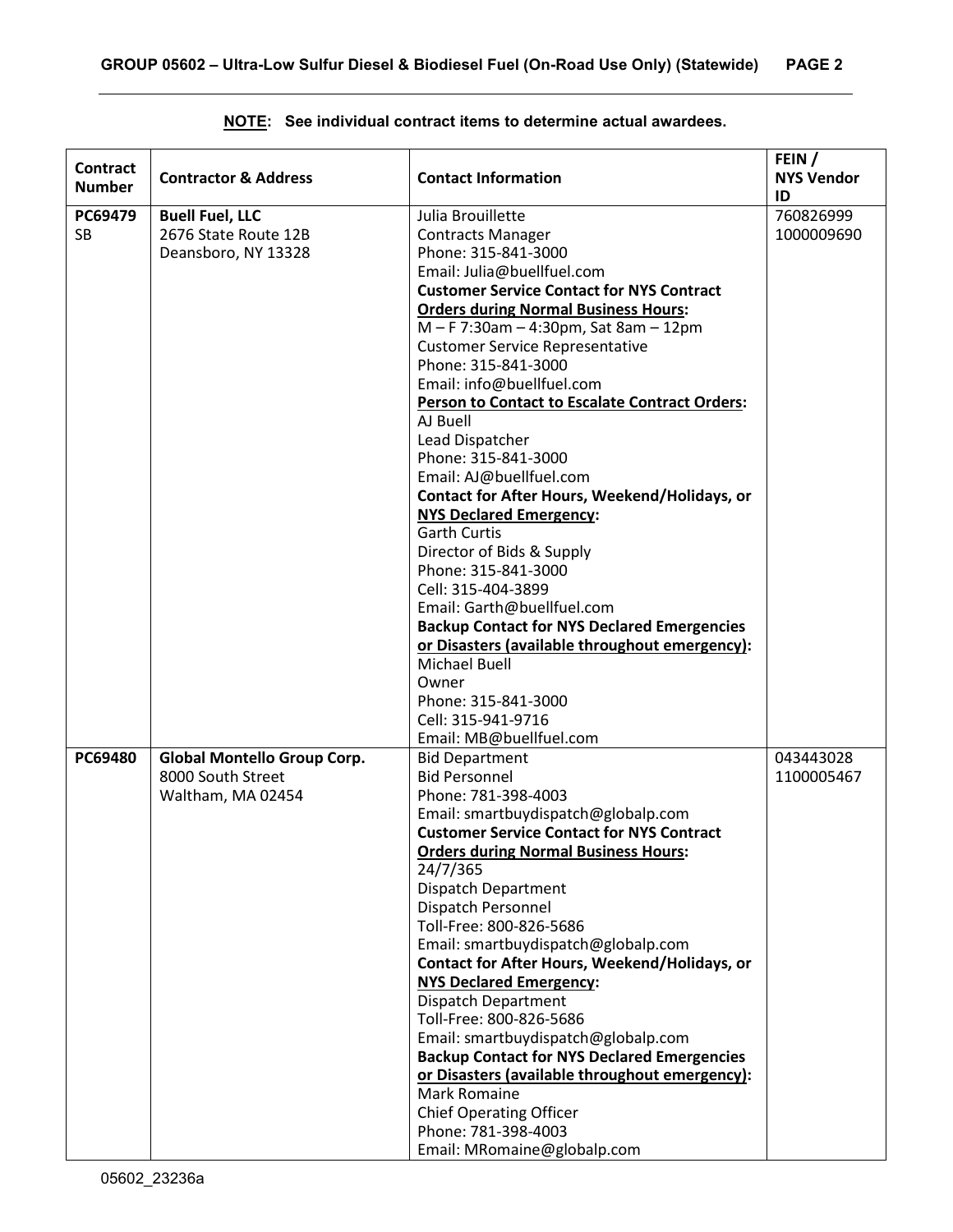| PC69481 | Goetz Energy Corp. dba          | Mary Burke                                                                              | 160450990  |
|---------|---------------------------------|-----------------------------------------------------------------------------------------|------------|
|         | Kurk Fuel Company               | <b>Fuels Account Manager</b>                                                            | 1000007438 |
|         | 1319 Military Road              | Phone: 716-824-1298                                                                     |            |
|         | Buffalo, NY 14217               | Email: MBurke@kurkfuel.com                                                              |            |
|         |                                 | <b>Customer Service Contact for NYS Contract</b>                                        |            |
|         |                                 | <b>Orders during Normal Business Hours:</b>                                             |            |
|         |                                 | M-F 8am-5pm                                                                             |            |
|         |                                 | Mary Burke                                                                              |            |
|         |                                 | <b>Fuels Account Manager</b>                                                            |            |
|         |                                 | Phone: 716-824-1298                                                                     |            |
|         |                                 |                                                                                         |            |
|         |                                 | Email: MBurke@kurkfuel.com                                                              |            |
|         |                                 | Contact for After Hours, Weekend/Holidays, or                                           |            |
|         |                                 | <b>NYS Declared Emergency:</b>                                                          |            |
|         |                                 | Mary Burke                                                                              |            |
|         |                                 | <b>Fuels Account Manager</b>                                                            |            |
|         |                                 | Phone: 716-824-1298                                                                     |            |
|         |                                 | Cell: 716-867-9547                                                                      |            |
|         |                                 | Email: MBurke@kurkfuel.com                                                              |            |
|         |                                 | <b>Backup Contact for NYS Declared Emergencies</b>                                      |            |
|         |                                 | or Disasters (available throughout emergency):                                          |            |
|         |                                 | Mike Asher                                                                              |            |
|         |                                 | Dispatch                                                                                |            |
|         |                                 | Phone: 716-876-4324                                                                     |            |
|         |                                 | Cell: 716-480-3316                                                                      |            |
|         |                                 | Email: customerservice@goetzenergy.com                                                  |            |
| PC69482 | Main Brothers Oil Co. Inc dba   | Greg Childs                                                                             | 146024844  |
|         | Main Care Energy                | <b>VP</b>                                                                               | 1000007301 |
|         | 1 Booth Lane                    | Phone: 800-542-5552                                                                     |            |
|         | Albany, NY 12205                | Email: GChilds@maincareenergy.com                                                       |            |
|         |                                 | <b>Customer Service Contact for NYS Contract</b>                                        |            |
|         |                                 | <b>Orders during Normal Business Hours:</b>                                             |            |
|         | Accepts NYS Purchasing Card for |                                                                                         |            |
|         | orders up to and including      | 24 Hours, 7 days a week                                                                 |            |
|         | \$15,000                        |                                                                                         |            |
|         |                                 | <b>Customer Service</b><br>Phone: 800-542-5552                                          |            |
|         |                                 |                                                                                         |            |
|         |                                 | Email: customercare@maincareenergy.com<br>Contact for After Hours, Weekend/Holidays, or |            |
|         |                                 | <b>NYS Declared Emergency:</b>                                                          |            |
|         |                                 | <b>Greg Childs</b>                                                                      |            |
|         |                                 | <b>VP</b>                                                                               |            |
|         |                                 | Phone: 800-542-5552                                                                     |            |
|         |                                 | Cell: 518-365-7105                                                                      |            |
|         |                                 | Email: GChilds@maincareenergy.com                                                       |            |
|         |                                 | <b>Backup Contact for NYS Declared Emergencies</b>                                      |            |
|         |                                 | or Disasters (available throughout emergency):                                          |            |
|         |                                 | David Borger                                                                            |            |
|         |                                 | <b>EHS Director</b>                                                                     |            |
|         |                                 | Phone: 800-542-5552                                                                     |            |
|         |                                 | Cell: 518-376-1782                                                                      |            |
|         |                                 | Email: DBorger@maincareenergy.com                                                       |            |
|         | Mirabito Holdings, Inc. dba     |                                                                                         |            |
| PC69483 | <b>Mirabito Energy Products</b> | Joe D'Esti                                                                              | 150552668  |
|         | The Metrocenter                 | Pricing and Bid Administrator                                                           | 1000007358 |
|         | 49 Court Street, P.O. Box 5306  | Phone: 607-352-2958                                                                     |            |
|         | Binghamton, NY 13902            | Toll-Free: 800-934-9480                                                                 |            |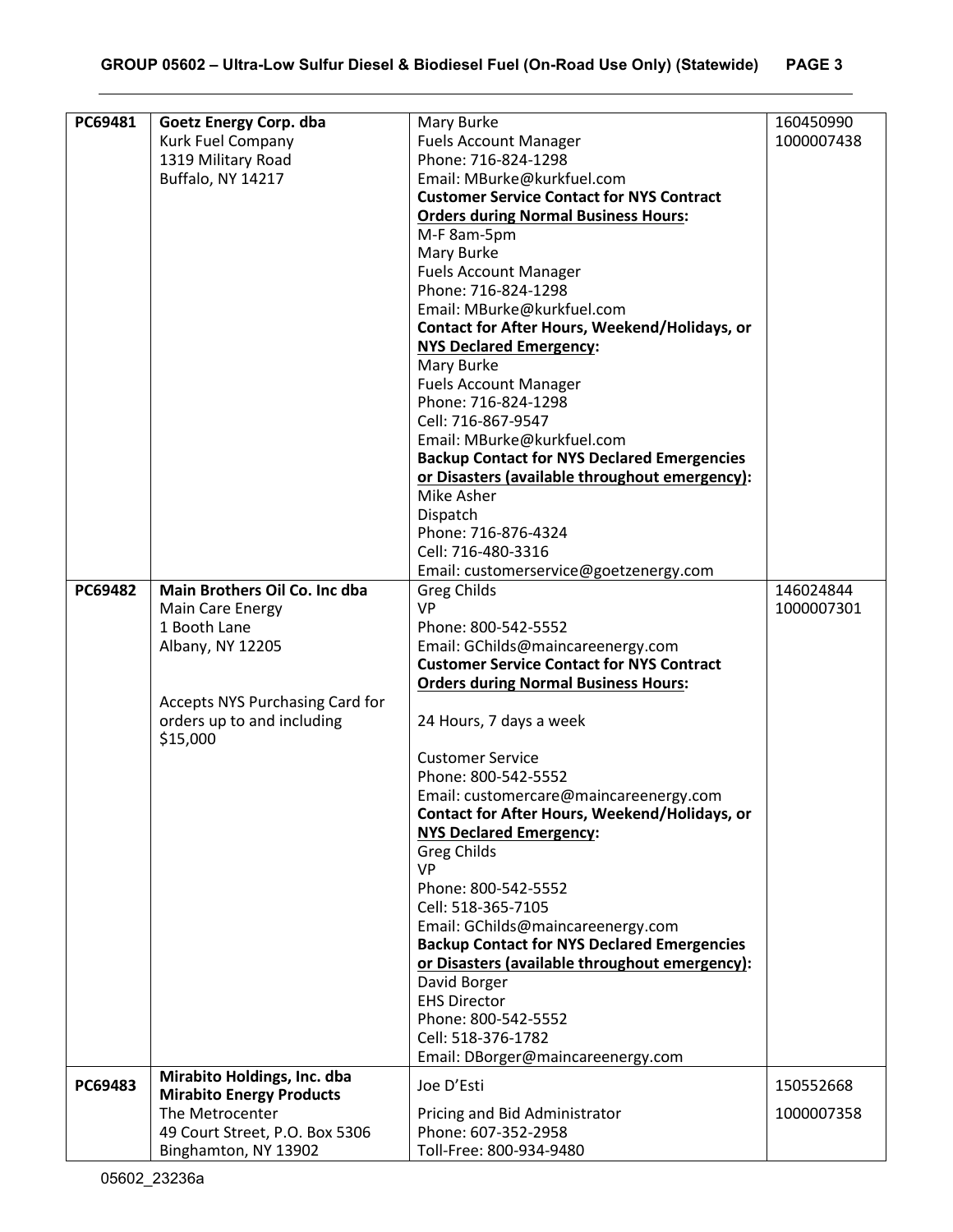|         |                          | Email: Joe.Desti@mirabito.com                         |            |
|---------|--------------------------|-------------------------------------------------------|------------|
|         |                          | <b>Customer Service Contact for NYS Contract</b>      |            |
|         |                          | <b>Orders during Normal Business Hours:</b>           |            |
|         |                          |                                                       |            |
|         |                          | $M - F$ 8:00am $- 5:00$ pm                            |            |
|         |                          | <b>Paul Gunther</b>                                   |            |
|         |                          | <b>Customer Service Manager</b>                       |            |
|         |                          | Phone: 607-352-2830                                   |            |
|         |                          | Toll-Free: 800-934-9480                               |            |
|         |                          | Email: Paul.Gunther@mirabito.com                      |            |
|         |                          | <b>Person to Escalate Contract Orders:</b>            |            |
|         |                          |                                                       |            |
|         |                          | Jason Mirabito                                        |            |
|         |                          | V.P. Wholesale Fuels                                  |            |
|         |                          | Phone: 607-352-2930                                   |            |
|         |                          | Cellphone: 607-651-5000                               |            |
|         |                          | Email: Jason.Mirabito@mirabito.com                    |            |
|         |                          | <b>Emergency Contact After Normal Business</b>        |            |
|         |                          |                                                       |            |
|         |                          | <b>Hours or Weekend/Holidays:</b>                     |            |
|         |                          | <b>George Mister</b>                                  |            |
|         |                          | <b>Transportation Manager</b>                         |            |
|         |                          | Phone: 607-352-2811                                   |            |
|         |                          | Toll-Free: 800-934-9480                               |            |
|         |                          | Email: George.Mister@mirabito.com                     |            |
|         |                          |                                                       |            |
|         |                          | <b>Contact for NYS Declared Emergencies or</b>        |            |
|         |                          | Disasters (available throughout emergency):           |            |
|         |                          |                                                       |            |
|         |                          | Jason Mirabito                                        |            |
|         |                          | V.P. Wholesale Fuels                                  |            |
|         |                          | Phone: 607-352-2930                                   |            |
|         |                          | Cell: 607-651-5000                                    |            |
|         |                          | Email: Jason.Mirabito@mirabito.com                    |            |
|         |                          |                                                       |            |
|         |                          | <b>Backup Contact for NYS Declared Emergencies</b>    |            |
|         |                          | or Disasters (available throughout emergency):        |            |
|         |                          |                                                       |            |
|         |                          | Justin Fisher                                         |            |
|         |                          | V.P. Fuel Supply                                      |            |
|         |                          | Phone: 607-352-2845                                   |            |
|         |                          | Cell: 607-435-6074                                    |            |
|         |                          | Email: Justin.Fisher2@mirabito.com                    |            |
| PC69484 | <b>NOCO Energy Corp.</b> | Joe Gross                                             | 160727383  |
|         | 2440 Sheridan Drive      | Director of Sales                                     | 1000007468 |
|         |                          |                                                       |            |
|         | Tonawanda, NY 14150      | Phone: 716-504-3308                                   |            |
|         |                          | Toll-Free: 716-435-7309                               |            |
|         |                          | Email: JGross@noco.com                                |            |
|         |                          | <b>Customer Service Contact for NYS Contract</b>      |            |
|         |                          | <b>Orders during Normal Business Hours:</b>           |            |
|         |                          | Monday to Friday 7:30am to 5:00pm                     |            |
|         |                          | <b>Customer Fuel Order Desk</b>                       |            |
|         |                          |                                                       |            |
|         |                          | Toll-Free: 800-601-6626                               |            |
|         |                          | fuelorder@noco.com                                    |            |
|         |                          | <b>Person to Contact to Escalate Contract Orders:</b> |            |
|         |                          | Alicia Lineberger                                     |            |
|         |                          | <b>Customer Service Manager</b>                       |            |
|         |                          | Phone: 716-614-1148                                   |            |
|         |                          | Cell: 716-341-9722                                    |            |
|         |                          |                                                       |            |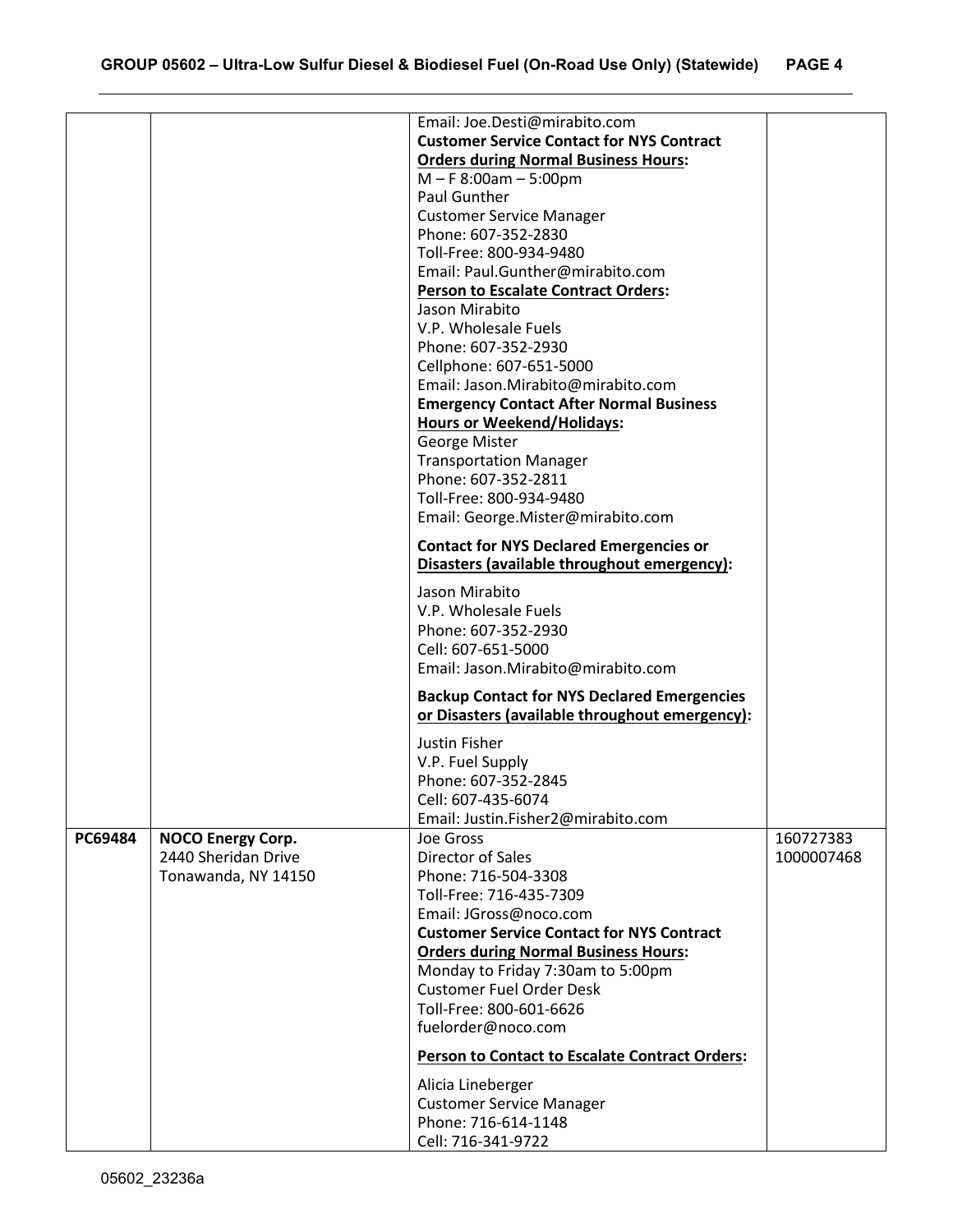|         |                                        | Email: ALineberger@noco.com                                                                              |            |
|---------|----------------------------------------|----------------------------------------------------------------------------------------------------------|------------|
|         |                                        | <b>Emergency Contact for After Hours, Weekends,</b><br><b>Holidays, and/or NYS Declared Emergencies:</b> |            |
|         |                                        | <b>Kevin Galas</b><br><b>Transportation Director</b><br>Phone: 716-435-7309                              |            |
|         |                                        | Email: KGalas@noco.com                                                                                   |            |
| PC69485 | <b>Sprague Operating Resources LLC</b> | <b>Barry Panicola</b>                                                                                    | 020415440  |
|         | 185 International Drive                | Managing Director, Commercial Sales and<br>Transportation                                                | 1000005203 |
|         | Portsmouth, NH 03801                   | Phone: 516-622-7091                                                                                      |            |
|         |                                        | Toll-Free: 877-689-1880<br>Email: contractmgmt@spragueenergy.com                                         |            |
|         |                                        | <b>Contact for After Hours or Weekend/Holidays,</b>                                                      |            |
|         |                                        | or NYS Declared Emergency:                                                                               |            |
|         |                                        | 24/7/365                                                                                                 |            |
|         |                                        | <b>Customer Care Team</b>                                                                                |            |
|         |                                        | Toll-Free: 800-880-6037                                                                                  |            |
|         |                                        | Email: Orders@spragueenergy.com                                                                          |            |
|         |                                        | <b>Contact for NYS Declared Emergencies or</b><br>Disasters (available throughout emergency):            |            |
|         |                                        | <b>Barry Panicola</b>                                                                                    |            |
|         |                                        | Managing Director, Commercial Sales and                                                                  |            |
|         |                                        | Transportation                                                                                           |            |
|         |                                        | Phone: 516-622-7091                                                                                      |            |
|         |                                        | Cell: 516-250-8861                                                                                       |            |
|         |                                        | Email: dispatch@spragueenergy.com                                                                        |            |
|         |                                        | <b>Backup Contact for NYS Declared Emergencies</b><br>or Disasters (available throughout emergency):     |            |
|         |                                        | <b>Anthony Guidece</b><br>Manager, Fleet Operations<br>Phone: 516-622-7007<br>Toll-Free: 800-250-0345    |            |

## Cash Discount, If Shown, Should be Given Special Attention. **INVOICES MUST BE SENT DIRECTLY TO THE ORDERING AGENCY FOR PAYMENT. (See "Contract Payments" and "Electronic Payments" in this document.)**

AGENCIES SHOULD NOTIFY NEW YORK STATE PROCUREMENT SERVICES PROMPTLY IF THE CONTRACTOR FAILS TO MEET DELIVERY OR OTHER TERMS OF THIS CONTRACT. PRODUCTS OR SERVICES WHICH DO NOT COMPLY WITH THE SPECIFICATIONS OR ARE OTHERWISE UNSATISFACTORY TO THE AGENCY SHOULD ALSO BE REPORTED TO PROCUREMENT SERVICES.

#### SMALL, MINORITY AND WOMEN-OWNED BUSINESSES:

The letters SB listed under the Contract Number indicate the contractor is a NYS small business. Additionally, the letters MBE and WBE indicate the contractor is a Minority-owned Business Enterprise and/or Woman-owned Business Enterprise.

## RECYCLED, REMANUFACTURED AND ENERGY EFFICIENT PRODUCTS:

05602\_23236a Procurement Services supports and encourages the purchase of recycled, remanufactured, energy efficient and "energy star" products. If one of the following codes appears as a suffix in the Award Number or is noted under the individual Contract Number(s) in this Contract Award Notification, please look at the individual awarded items for more information on products meeting the suffix description.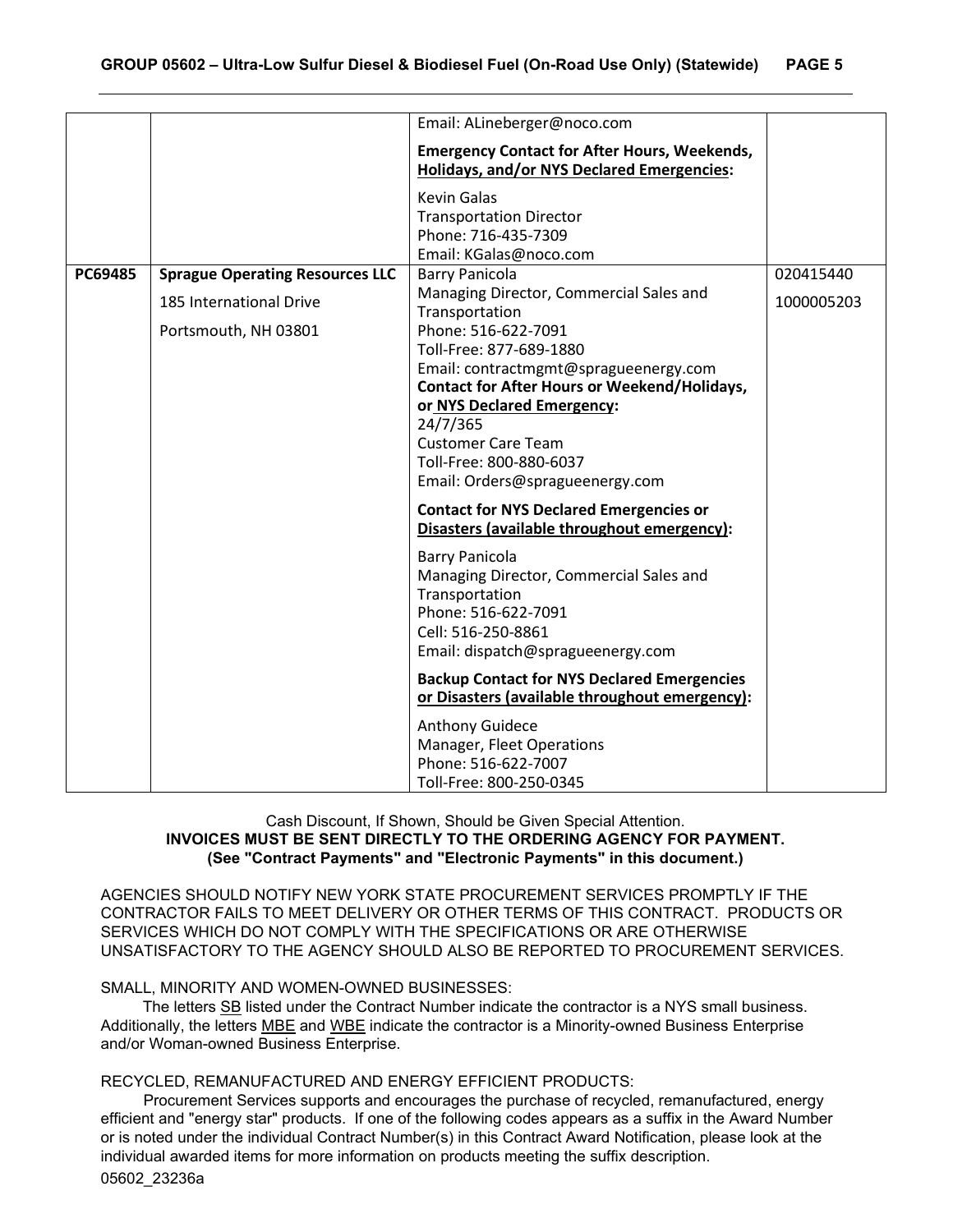| RS, RP, RA | Recycled                         |
|------------|----------------------------------|
| <b>RM</b>  | Remanufactured                   |
| <b>SW</b>  | Solid Waste Impact               |
| EE         | <b>Energy Efficient</b>          |
| F*         | <b>EPA Energy Star</b>           |
| FS         | <b>Environmentally Sensitive</b> |

#### NOTE TO AUTHORIZED USERS

When placing purchase orders under the contract(s), the authorized user should be familiar with and follow the terms and conditions governing its use which usually appears at the end of this document. The authorized user is accountable and responsible for compliance with the requirements of public procurement processes. The authorized user must periodically sample the results of its procurements to determine its compliance. In sampling its procurements, an authorized user should test for reasonableness of results to ensure that such results can withstand public scrutiny.

The authorized user, when purchasing from OGS contracts, should hold the contractor accountable for contract compliance and meeting the contract terms, conditions, specifications, and other requirements. Also, in recognition of market fluctuations over time, authorized users are encouraged to seek improved pricing whenever possible.

Authorized users have the responsibility to document purchases, particularly when using OGS multiple award contracts for the same or similar product(s)/service(s), which should include:

- a statement of need and associated requirements,
- a summary of the contract alternatives considered for the purchase,
- the reason(s) supporting the resulting purchase (e.g., show the basis for the selection among multiple contracts at the time of purchase was the most practical and economical alternative and was in the best interests of the State).

## **AWARDS BY COUNTY**

#### **The pricing included in this section is the original pricing bid by the contractors. For current pricing, please go to the Pricing Information link on the Award page.**

| County        | <b>Fuel Type</b>       | <b>Price</b><br>Per<br>Gallon<br>2D | <b>Price</b><br>Per<br><b>Gallon</b><br>1D | <b>Volume</b><br><b>Discount</b><br>(5,500)<br>gal or<br>more) | <b>Contractor</b>                  |
|---------------|------------------------|-------------------------------------|--------------------------------------------|----------------------------------------------------------------|------------------------------------|
| Albany        | ULSD 2D Regular        | \$2.1510                            | \$2.2470                                   | \$0.0000                                                       | Main Care Energy                   |
| Albany        | ULSD 2D Premium        | \$2.1649                            | \$2.2610                                   | \$0.0000                                                       | Main Care Energy                   |
| Albany        | ULSD 2D Bio (B5)       | \$2.4154                            | \$2.3130                                   | \$0.0000                                                       | Main Care Energy                   |
| Allegany      | ULSD 2D Regular        | \$2.2665                            | \$2.5365                                   | \$0.0000                                                       | Mirabito Energy Products           |
| Allegany      | <b>ULSD 2D Premium</b> | \$2.4273                            | \$2.5352                                   | \$0.0200                                                       | <b>NOCO Energy</b>                 |
| Allegany      | ULSD 2D Bio (B5)       | \$2.5010                            | \$2.7710                                   | \$0.0000                                                       | <b>Mirabito Energy Products</b>    |
| <b>Bronx</b>  | ULSD 2D Bio (B5)       | \$2.3536                            | \$2.2108                                   | \$0.0000                                                       | <b>Sprague Operating Resources</b> |
| <b>Broome</b> | ULSD 2D Regular        | \$2.2861                            | \$2.4961                                   | \$0.0000                                                       | Mirabito Energy Products           |
| <b>Broome</b> | <b>ULSD 2D Premium</b> | \$2.3161                            | \$2.5261                                   | \$0.0000                                                       | <b>Mirabito Energy Products</b>    |
| <b>Broome</b> | ULSD 2D Bio (B5)       | \$2.8598                            | \$3.0698                                   | \$0.0000                                                       | <b>Mirabito Energy Products</b>    |
| Cattaraugus   | ULSD 2D Regular        | \$2.3180                            | \$2.5305                                   | \$0.0800                                                       | <b>NOCO Energy</b>                 |
| Cattaraugus   | <b>ULSD 2D Premium</b> | \$2.3380                            | \$2.5405                                   | \$0.0800                                                       | <b>NOCO Energy</b>                 |
| Cattaraugus   | ULSD 2D Bio (B5)       | \$2.5649                            | \$2.5755                                   | \$0.0200                                                       | NOCO Energy                        |
| Cayuga        | <b>ULSD 2D Regular</b> | \$2.3153                            | \$2.4654                                   | \$0.0000                                                       | <b>Buell Fuel</b>                  |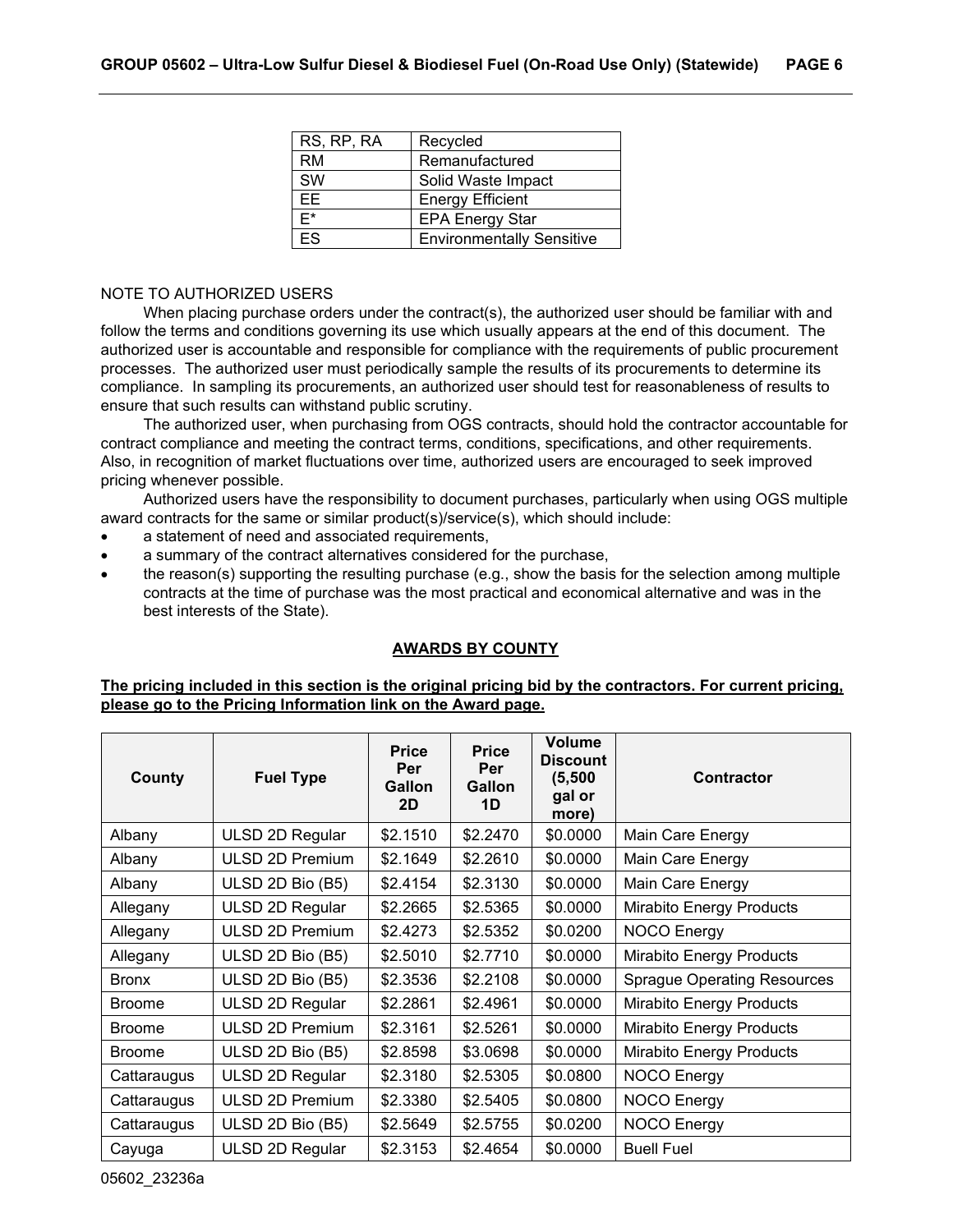| County          | <b>Fuel Type</b>       | <b>Price</b><br>Per<br><b>Gallon</b><br>2D | <b>Price</b><br>Per<br><b>Gallon</b><br>1D | <b>Volume</b><br><b>Discount</b><br>(5,500)<br>gal or<br>more) | <b>Contractor</b>               |
|-----------------|------------------------|--------------------------------------------|--------------------------------------------|----------------------------------------------------------------|---------------------------------|
| Cayuga          | ULSD 2D Bio (B5)       | \$2.8598                                   | \$3.0698                                   | \$0.0000                                                       | <b>Mirabito Energy Products</b> |
| Chautauqua      | ULSD 2D Regular        | \$2.2980                                   | \$2.4405                                   | \$0.0800                                                       | <b>NOCO Energy</b>              |
| Chautauqua      | <b>ULSD 2D Premium</b> | \$2.3330                                   | \$2.4655                                   | \$0.0400                                                       | NOCO Energy                     |
| Chautauqua      | ULSD 2D Bio (B5)       | \$2.5399                                   | \$2.5480                                   | \$0.0100                                                       | <b>NOCO Energy</b>              |
| Chautauqua      | ULSD 2D Bio (B10)      | N/A                                        | N/A                                        | N/A                                                            | N/A                             |
| Chemung         | ULSD 2D Regular        | \$2.4537                                   | \$2.6637                                   | \$0.0000                                                       | <b>Mirabito Energy Products</b> |
| Chemung         | <b>ULSD 2D Premium</b> | \$2.4837                                   | \$2.6937                                   | \$0.0000                                                       | Mirabito Energy Products        |
| Chemung         | ULSD 2D Bio (B5)       | \$2.8598                                   | \$3.0698                                   | \$0.0000                                                       | <b>Mirabito Energy Products</b> |
| Chenango        | ULSD 2D Regular        | \$2.1676                                   | \$2.4076                                   | \$0.0000                                                       | <b>Mirabito Energy Products</b> |
| Chenango        | ULSD 2D Bio (B5)       | \$2.9108                                   | \$3.1508                                   | \$0.0000                                                       | <b>Mirabito Energy Products</b> |
| Clinton         | ULSD 2D Regular        | N/A                                        | N/A                                        | N/A                                                            | N/A                             |
| Clinton         | <b>ULSD 2D Premium</b> | N/A                                        | N/A                                        | N/A                                                            | N/A                             |
| Clinton         | ULSD 2D Bio (B5)       | N/A                                        | N/A                                        | N/A                                                            | N/A                             |
| Columbia        | ULSD 2D Regular        | \$2.1970                                   | \$2.3560                                   | \$0.0000                                                       | Main Care Energy                |
| Columbia        | ULSD 2D Bio (B5)       | \$2.5139                                   | \$2.4220                                   | \$0.0000                                                       | Main Care Energy                |
| Cortland        | ULSD 2D Regular        | \$2.3337                                   | \$2.4775                                   | \$0.0000                                                       | <b>Buell Fuel</b>               |
| Cortland        | ULSD 2D Bio (B5)       | \$2.8598                                   | \$3.0698                                   | \$0.0000                                                       | <b>Mirabito Energy Products</b> |
| Delaware        | ULSD 2D Regular        | \$2.5075                                   | \$2.6950                                   | \$0.0000                                                       | <b>Mirabito Energy Products</b> |
| Delaware        | ULSD 2D Bio (B5)       | \$2.9754                                   | \$3.1629                                   | \$0.0000                                                       | <b>Mirabito Energy Products</b> |
| <b>Dutchess</b> | ULSD 2D Regular        | \$2.2421                                   | \$2.0233                                   | \$0.0000                                                       | Global Montello Group           |
| <b>Dutchess</b> | <b>ULSD 2D Premium</b> | \$2.2456                                   | \$2.0233                                   | \$0.0000                                                       | Global Montello Group           |
| <b>Dutchess</b> | ULSD 2D Bio (B5)       | \$2.5939                                   | \$2.8409                                   | \$0.0000                                                       | <b>Mirabito Energy Products</b> |
| Erie            | ULSD 2D Regular        | \$2.1880                                   | \$2.3755                                   | \$0.1400                                                       | <b>NOCO Energy</b>              |
| Erie            | <b>ULSD 2D Premium</b> | \$2.1980                                   | \$2.3755                                   | \$0.1500                                                       | <b>NOCO Energy</b>              |
| Erie            | ULSD 2D Bio (B5)       | \$2.3780                                   | \$2.6355                                   | \$0.0000                                                       | <b>Kurk Fuel Company</b>        |
| Erie            | ULSD 2D Bio (B10)      | N/A                                        | N/A                                        | N/A                                                            | N/A                             |
| Erie            | ULSD 2D Bio (B20)      | N/A                                        | N/A                                        | N/A                                                            | N/A                             |
| Essex           | ULSD 2D Regular        | N/A                                        | N/A                                        | N/A                                                            | N/A                             |
| Essex           | <b>ULSD 2D Premium</b> | N/A                                        | N/A                                        | N/A                                                            | N/A                             |
| Essex           | ULSD 2D Bio (B5)       | N/A                                        | N/A                                        | N/A                                                            | N/A                             |
| Franklin        | ULSD 2D Regular        | N/A                                        | N/A                                        | N/A                                                            | N/A                             |
| Franklin        | <b>ULSD 2D Premium</b> | N/A                                        | N/A                                        | N/A                                                            | N/A                             |
| Franklin        | ULSD 2D Bio (B5)       | N/A                                        | N/A                                        | N/A                                                            | N/A                             |
| Fulton          | ULSD 2D Regular        | \$2.2648                                   | \$2.4511                                   | \$0.0000                                                       | <b>Buell Fuel</b>               |
| Fulton          | ULSD 2D Bio (B5)       | \$2.6107                                   | \$2.5051                                   | \$0.0000                                                       | Main Care Energy                |
| Genesee         | ULSD 2D Regular        | \$2.1980                                   | \$2.3855                                   | \$0.0300                                                       | <b>NOCO Energy</b>              |
| Genesee         | ULSD 2D Bio (B5)       | \$2.2530                                   | \$2.6555                                   | \$0.0000                                                       | Kurk Fuel Company               |
| Greene          | ULSD 2D Regular        | \$2.1830                                   | \$2.3560                                   | \$0.0000                                                       | Main Care Energy                |
| Greene          | ULSD 2D Bio (B5)       | \$2.5139                                   | \$2.4220                                   | \$0.0000                                                       | Main Care Energy                |
| Hamilton        | ULSD 2D Regular        | \$2.8648                                   | \$2.9971                                   | \$0.0000                                                       | <b>Buell Fuel</b>               |

05602\_23236a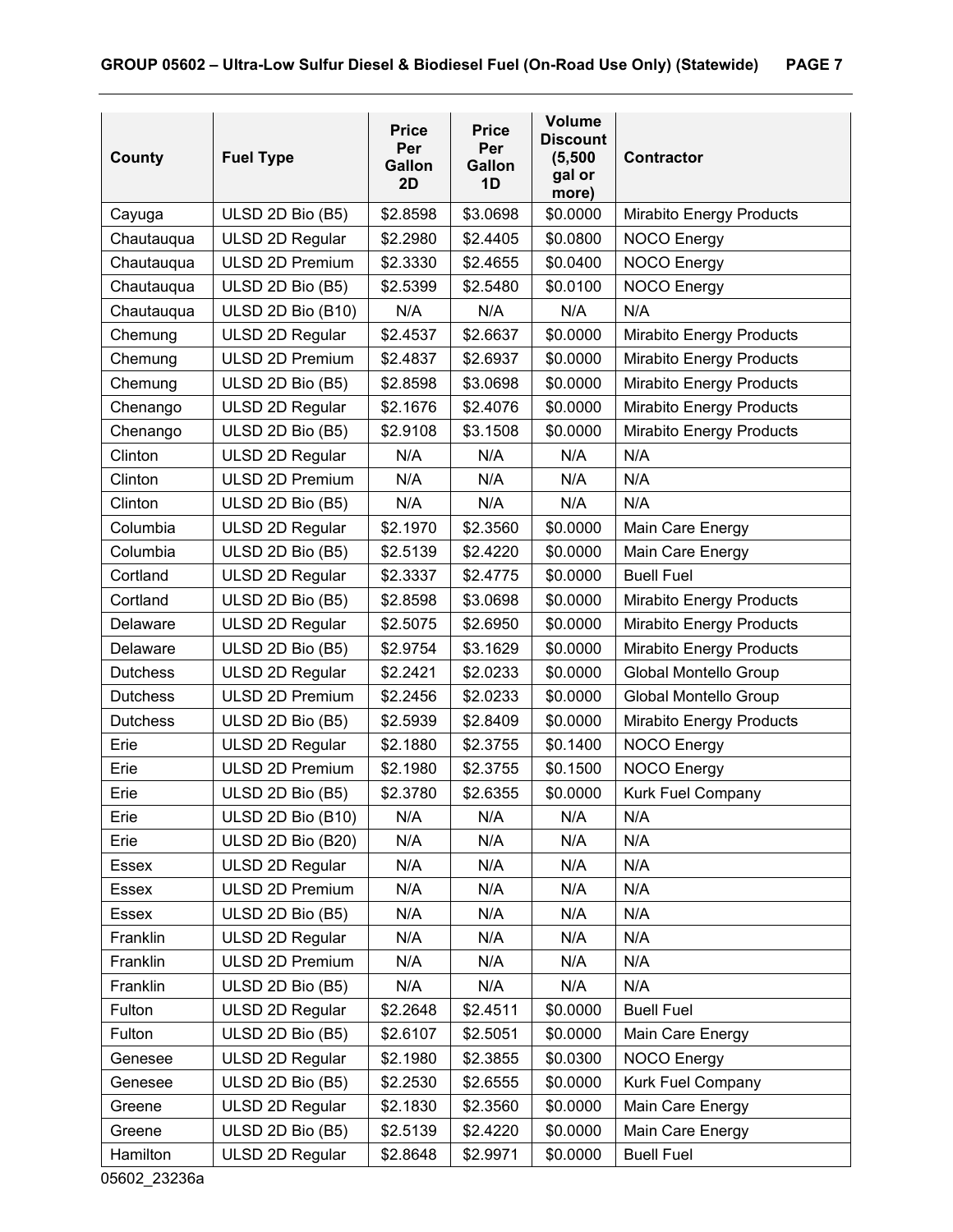| County     | <b>Fuel Type</b>       | <b>Price</b><br>Per<br><b>Gallon</b><br>2D | <b>Price</b><br>Per<br><b>Gallon</b><br>1D | <b>Volume</b><br><b>Discount</b><br>(5,500)<br>gal or<br>more) | <b>Contractor</b>                  |
|------------|------------------------|--------------------------------------------|--------------------------------------------|----------------------------------------------------------------|------------------------------------|
| Herkimer   | ULSD 2D Regular        | \$2.1926                                   | \$2.1394                                   | \$0.0000                                                       | <b>Buell Fuel</b>                  |
| Herkimer   | <b>ULSD 2D Premium</b> | \$2.2069                                   | \$2.1394                                   | \$0.0000                                                       | <b>Buell Fuel</b>                  |
| Herkimer   | ULSD 2D Bio (B5)       | \$3.0108                                   | \$3.2508                                   | \$0.0000                                                       | <b>Mirabito Energy Products</b>    |
| Jefferson  | ULSD 2D Regular        | \$2.2887                                   | \$2.5781                                   | \$0.0000                                                       | <b>Buell Fuel</b>                  |
| Jefferson  | <b>ULSD 2D Premium</b> | \$2.3607                                   | \$2.6730                                   | \$0.0000                                                       | <b>Buell Fuel</b>                  |
| Jefferson  | ULSD 2D Bio (B5)       | \$2.8864                                   | \$3.1264                                   | \$0.0000                                                       | <b>Mirabito Energy Products</b>    |
| Kings      | ULSD 2D Regular        | \$2.3706                                   | \$2.3083                                   | \$0.0000                                                       | Global Montello Group              |
| Lewis      | ULSD 2D Regular        | \$2.1937                                   | \$2.3392                                   | \$0.0000                                                       | <b>Buell Fuel</b>                  |
| Lewis      | <b>ULSD 2D Premium</b> | \$2.2243                                   | \$2.3392                                   | \$0.0000                                                       | <b>Buell Fuel</b>                  |
| Lewis      | ULSD 2D Bio (B5)       | \$3.0608                                   | \$3.3008                                   | \$0.0000                                                       | <b>Mirabito Energy Products</b>    |
| Livingston | ULSD 2D Regular        | \$2.1980                                   | \$2.4905                                   | \$0.0000                                                       | <b>NOCO Energy</b>                 |
| Livingston | <b>ULSD 2D Premium</b> | \$2.2580                                   | \$2.4455                                   | \$0.0300                                                       | <b>NOCO Energy</b>                 |
| Livingston | ULSD 2D Bio (B5)       | \$2.5010                                   | \$2.7710                                   | \$0.0000                                                       | Mirabito Energy Products           |
| Livingston | ULSD 2D Bio (B10)      | \$2.6679                                   | \$2.9379                                   | \$0.0000                                                       | <b>Mirabito Energy Products</b>    |
| Madison    | ULSD 2D Regular        | \$2.2437                                   | \$2.2771                                   | \$0.0000                                                       | <b>Buell Fuel</b>                  |
| Madison    | <b>ULSD 2D Premium</b> | \$2.2768                                   | \$2.2981                                   | \$0.0000                                                       | <b>Buell Fuel</b>                  |
| Madison    | ULSD 2D Bio (B5)       | \$3.0108                                   | \$3.2508                                   | \$0.0000                                                       | <b>Mirabito Energy Products</b>    |
| Madison    | ULSD 2D Bio (B10)      | \$3.2269                                   | \$3.4669                                   | \$0.0000                                                       | <b>Mirabito Energy Products</b>    |
| Monroe     | ULSD 2D Regular        | \$2.1930                                   | \$2.3555                                   | \$0.0350                                                       | NOCO Energy                        |
| Monroe     | <b>ULSD 2D Premium</b> | \$2.2030                                   | \$2.3555                                   | \$0.0100                                                       | <b>NOCO Energy</b>                 |
| Monroe     | ULSD 2D Bio (B5)       | \$2.5139                                   | \$2.7839                                   | \$0.0000                                                       | Mirabito Energy Products           |
| Montgomery | ULSD 2D Regular        | \$2.2187                                   | \$2.3475                                   | \$0.0000                                                       | <b>Buell Fuel</b>                  |
| Montgomery | ULSD 2D Bio (B5)       | \$2.6107                                   | \$2.5051                                   | \$0.0000                                                       | Main Care Energy                   |
| Nassau     | ULSD 2D Regular        | \$2.2056                                   | \$1.8433                                   | \$0.0000                                                       | Global Montello Group              |
| Nassau     | <b>ULSD 2D Premium</b> | \$2.2341                                   | \$1.8433                                   | \$0.0000                                                       | Global Montello Group              |
| Nassau     | ULSD 2D Bio (B5)       | \$2.3565                                   | \$2.1319                                   | \$0.0000                                                       | <b>Sprague Operating Resources</b> |
| Nassau     | ULSD 2D Bio (B10)      | \$2.6452                                   | \$2.1874                                   | \$0.0000                                                       | <b>Sprague Operating Resources</b> |
| New York   | ULSD 2D Bio (B5)       | \$2.3536                                   | \$2.2046                                   | \$0.0000                                                       | <b>Sprague Operating Resources</b> |
| Niagara    | ULSD 2D Regular        | \$2.1880                                   | \$2.3755                                   | \$0.1400                                                       | <b>NOCO Energy</b>                 |
| Niagara    | <b>ULSD 2D Premium</b> | \$2.1980                                   | \$2.3755                                   | \$0.1500                                                       | <b>NOCO Energy</b>                 |
| Niagara    | ULSD 2D Bio (B5)       | \$2.3780                                   | \$2.6355                                   | \$0.0000                                                       | Kurk Fuel Company                  |
| Oneida     | ULSD 2D Regular        | \$2.1727                                   | \$2.1271                                   | \$0.0000                                                       | <b>Buell Fuel</b>                  |
| Oneida     | <b>ULSD 2D Premium</b> | \$2.2347                                   | \$2.1571                                   | \$0.0000                                                       | <b>Buell Fuel</b>                  |
| Oneida     | ULSD 2D Bio (B5)       | \$3.0108                                   | \$3.2508                                   | \$0.0000                                                       | <b>Mirabito Energy Products</b>    |
| Onondaga   | ULSD 2D Regular        | \$2.2629                                   | \$2.2375                                   | \$0.0000                                                       | <b>Buell Fuel</b>                  |
| Onondaga   | <b>ULSD 2D Premium</b> | \$2.1848                                   | \$2.4248                                   | \$0.0000                                                       | Mirabito Energy Products           |
| Onondaga   | ULSD 2D Bio (B5)       | \$2.5103                                   | \$2.7503                                   | \$0.0000                                                       | Mirabito Energy Products           |
| Onondaga   | ULSD 2D Bio (B10)      | \$2.6764                                   | \$2.9164                                   | \$0.0000                                                       | Mirabito Energy Products           |
| Ontario    | ULSD 2D Regular        | \$2.2487                                   | \$2.2875                                   | \$0.0200                                                       | <b>NOCO Energy</b>                 |
| Ontario    | ULSD 2D Premium        | \$2.2587                                   | \$2.2875                                   | \$0.0200                                                       | <b>NOCO Energy</b>                 |

05602\_23236a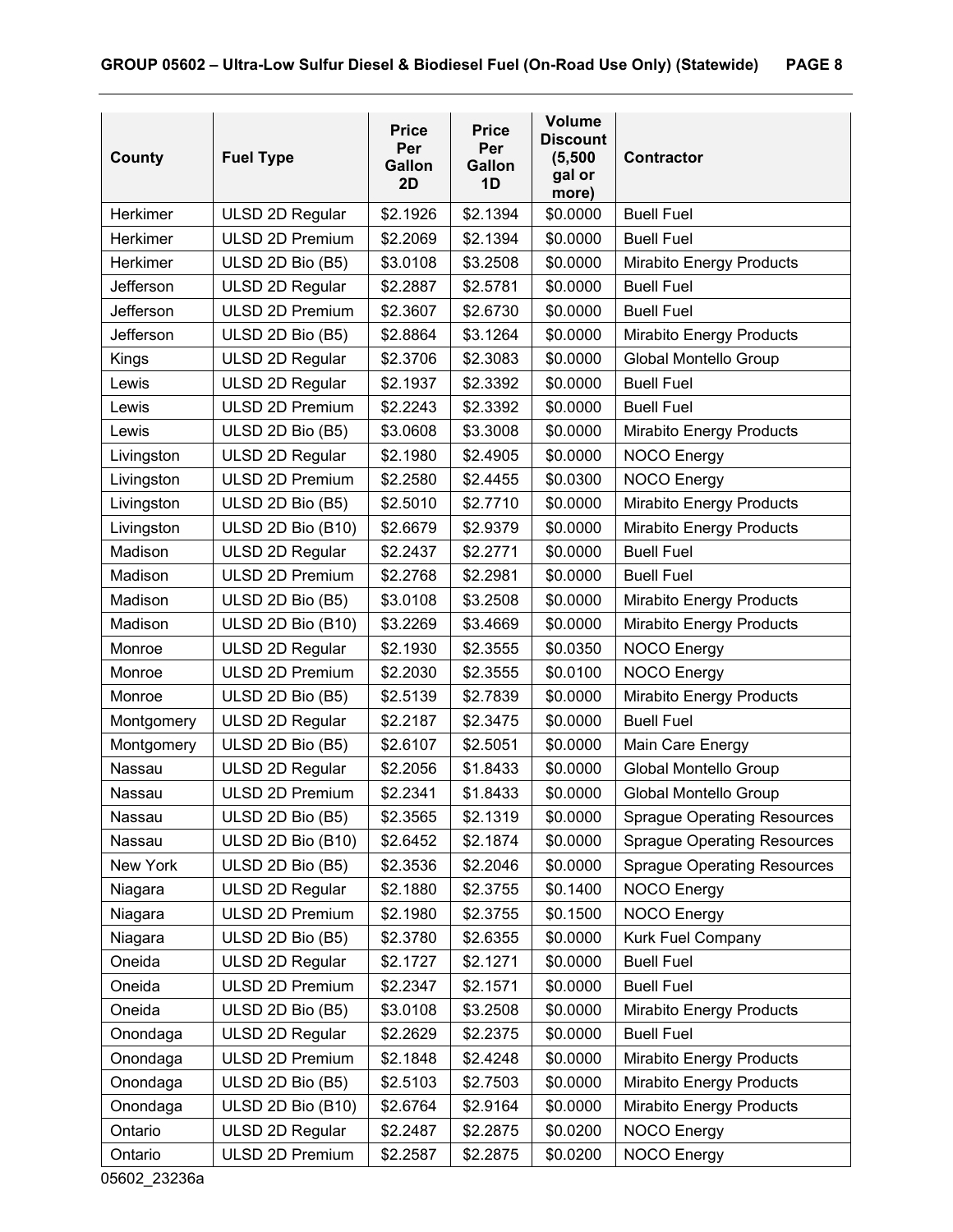| County      | <b>Fuel Type</b>       | <b>Price</b><br>Per<br><b>Gallon</b><br>2D | <b>Price</b><br>Per<br><b>Gallon</b><br>1D | <b>Volume</b><br><b>Discount</b><br>(5,500)<br>gal or<br>more) | <b>Contractor</b>                  |
|-------------|------------------------|--------------------------------------------|--------------------------------------------|----------------------------------------------------------------|------------------------------------|
| Ontario     | ULSD 2D Bio (B5)       | \$2.4990                                   | \$2.7690                                   | \$0.0000                                                       | Mirabito Energy Products           |
| Orange      | ULSD 2D Regular        | \$2.2346                                   | \$2.0758                                   | \$0.0000                                                       | Global Montello Group              |
| Orange      | <b>ULSD 2D Premium</b> | \$2.2381                                   | \$2.0758                                   | \$0.0000                                                       | Global Montello Group              |
| Orange      | ULSD 2D Bio (B5)       | \$2.5939                                   | \$2.8409                                   | \$0.0000                                                       | <b>Mirabito Energy Products</b>    |
| Orange      | ULSD 2D Bio (B10)      | \$2.7609                                   | \$3.0079                                   | \$0.0000                                                       | Mirabito Energy Products           |
| Orleans     | ULSD 2D Regular        | \$2.1505                                   | \$2.4205                                   | \$0.0000                                                       | <b>Mirabito Energy Products</b>    |
| Orleans     | ULSD 2D Bio (B5)       | \$2.4080                                   | \$2.6655                                   | \$0.0000                                                       | <b>Kurk Fuel Company</b>           |
| Oswego      | ULSD 2D Regular        | \$2.2048                                   | \$2.1596                                   | \$0.0000                                                       | <b>Buell Fuel</b>                  |
| Oswego      | <b>ULSD 2D Premium</b> | \$2.2346                                   | \$2.2066                                   | \$0.0000                                                       | <b>Buell Fuel</b>                  |
| Oswego      | ULSD 2D Bio (B5)       | \$2.5103                                   | \$2.7503                                   | \$0.0000                                                       | Mirabito Energy Products           |
| Otsego      | ULSD 2D Regular        | \$2.3488                                   | \$2.5063                                   | \$0.0000                                                       | <b>Buell Fuel</b>                  |
| Otsego      | ULSD 2D Bio (B5)       | \$2.9754                                   | \$3.1629                                   | \$0.0000                                                       | <b>Mirabito Energy Products</b>    |
| Putnam      | ULSD 2D Regular        | \$2.2502                                   | \$2.1314                                   | \$0.0000                                                       | Global Montello Group              |
| Putnam      | <b>ULSD 2D Premium</b> | \$2.2637                                   | \$2.1314                                   | \$0.0000                                                       | Global Montello Group              |
| Putnam      | ULSD 2D Bio (B5)       | \$2.7687                                   | \$3.0157                                   | \$0.0000                                                       | <b>Mirabito Energy Products</b>    |
| Queens      | ULSD 2D Regular        | \$2.1674                                   | \$2.1257                                   | \$0.0000                                                       | <b>Sprague Operating Resources</b> |
| Rensselaer  | ULSD 2D Regular        | \$2.1510                                   | \$2.2470                                   | \$0.0000                                                       | Main Care Energy                   |
| Rensselaer  | <b>ULSD 2D Premium</b> | \$2.1649                                   | \$2.2610                                   | \$0.0000                                                       | Main Care Energy                   |
| Rensselaer  | ULSD 2D Bio (B5)       | \$2.4204                                   | \$2.3130                                   | \$0.0000                                                       | Main Care Energy                   |
| Rensselaer  | ULSD 2D Bio (B10)      | \$2.5883                                   | \$2.3130                                   | \$0.0000                                                       | Main Care Energy                   |
| Richmond    | ULSD 2D Regular        | \$2.6706                                   | \$2.4083                                   | \$0.0000                                                       | Global Montello Group              |
| Rockland    | ULSD 2D Regular        | \$2.2228                                   | \$2.0641                                   | \$0.0000                                                       | Global Montello Group              |
| Rockland    | <b>ULSD 2D Premium</b> | \$2.2263                                   | \$2.0641                                   | \$0.0000                                                       | Global Montello Group              |
| Rockland    | ULSD 2D Bio (B5)       | N/A                                        | N/A                                        | N/A                                                            | N/A                                |
| Rockland    | ULSD 2D Bio (B20)      | N/A                                        | N/A                                        | N/A                                                            | N/A                                |
| Saratoga    | ULSD 2D Regular        | \$2.2060                                   | \$2.2650                                   | \$0.0000                                                       | Main Care Energy                   |
| Saratoga    | <b>ULSD 2D Premium</b> | \$2.2725                                   | \$2.1373                                   | \$0.0000                                                       | <b>Global Montello Group</b>       |
| Saratoga    | ULSD 2D Bio (B5)       | \$2.4954                                   | \$2.3130                                   | \$0.0000                                                       | Main Care Energy                   |
| Schenectady | ULSD 2D Regular        | \$2.1291                                   | \$2.3166                                   | \$0.0000                                                       | Mirabito Energy Products           |
| Schenectady | <b>ULSD 2D Premium</b> | \$2.2551                                   | \$2.2782                                   | \$0.0000                                                       | <b>Sprague Operating Resources</b> |
| Schenectady | ULSD 2D Bio (B5)       | \$2.3630                                   | \$2.3782                                   | \$0.0000                                                       | <b>Sprague Operating Resources</b> |
| Schoharie   | ULSD 2D Regular        | \$2.3194                                   | \$2.4769                                   | \$0.0000                                                       | <b>Buell Fuel</b>                  |
| Schoharie   | ULSD 2D Bio (B5)       | \$2.8754                                   | \$3.0629                                   | \$0.0000                                                       | <b>Mirabito Energy Products</b>    |
| Schoharie   | ULSD 2D Bio (B20)      | \$3.4792                                   | \$3.6667                                   | \$0.0000                                                       | <b>Mirabito Energy Products</b>    |
| Schuyler    | ULSD 2D Regular        | \$2.3437                                   | \$2.3975                                   | \$0.0000                                                       | <b>NOCO Energy</b>                 |
| Schuyler    | ULSD 2D Bio (B5)       | \$2.9471                                   | \$3.1571                                   | \$0.0000                                                       | <b>Mirabito Energy Products</b>    |
| Seneca      | ULSD 2D Regular        | \$2.3030                                   | \$2.4868                                   | \$0.0000                                                       | <b>Buell Fuel</b>                  |
| Seneca      | <b>ULSD 2D Premium</b> | \$2.4437                                   | \$2.4725                                   | \$0.0100                                                       | NOCO Energy                        |
| Seneca      | ULSD 2D Bio (B5)       | \$3.0098                                   | \$3.2198                                   | \$0.0000                                                       | <b>Mirabito Energy Products</b>    |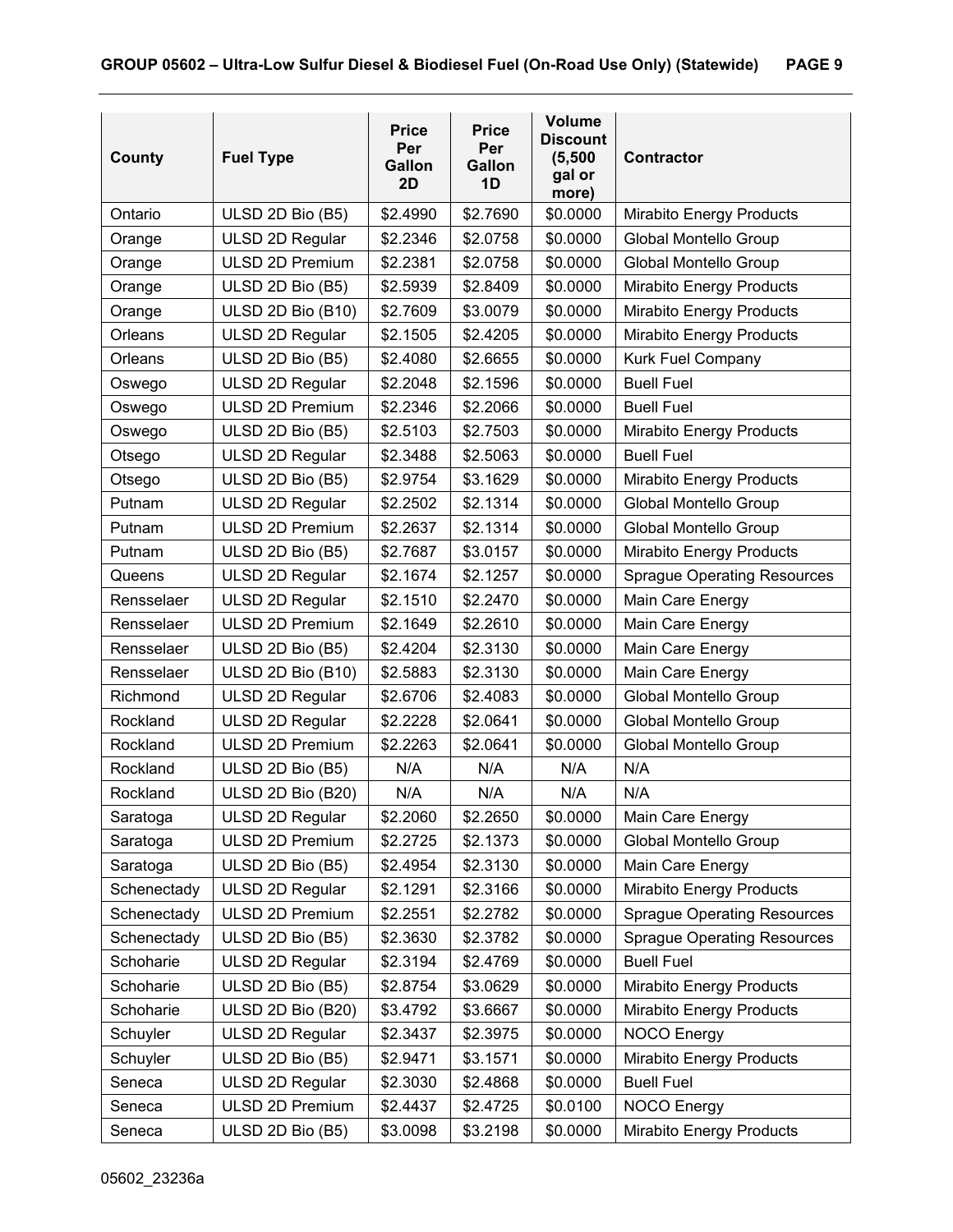| County       | <b>Fuel Type</b>       | <b>Price</b><br>Per<br>Gallon<br>2D | <b>Price</b><br>Per<br>Gallon<br>1D | <b>Volume</b><br><b>Discount</b><br>(5,500)<br>gal or<br>more) | <b>Contractor</b>                  |
|--------------|------------------------|-------------------------------------|-------------------------------------|----------------------------------------------------------------|------------------------------------|
| St. Lawrence | ULSD 2D Regular        | \$2.3575                            | \$2.3150                            | \$0.0000                                                       | <b>Buell Fuel</b>                  |
| St. Lawrence | ULSD 2D Bio (B5)       | N/A                                 | N/A                                 | N/A                                                            | N/A                                |
| St. Lawrence | ULSD 2D Bio (B10)      | N/A                                 | N/A                                 | N/A                                                            | N/A                                |
| Steuben      | ULSD 2D Regular        | \$2.3637                            | \$2.3675                            | \$0.0700                                                       | <b>NOCO Energy</b>                 |
| Steuben      | <b>ULSD 2D Premium</b> | \$2.4037                            | \$2.4175                            | \$0.0700                                                       | <b>NOCO Energy</b>                 |
| Steuben      | ULSD 2D Bio (B5)       | \$2.6091                            | \$2.8191                            | \$0.0000                                                       | <b>Mirabito Energy Products</b>    |
| Suffolk      | ULSD 2D Regular        | \$2.2256                            | \$1.8433                            | \$0.0000                                                       | Global Montello Group              |
| Suffolk      | <b>ULSD 2D Premium</b> | \$2.2291                            | \$1.8433                            | \$0.0000                                                       | Global Montello Group              |
| Suffolk      | ULSD 2D Bio (B5)       | \$2.3046                            | \$2.1787                            | \$0.0000                                                       | <b>Sprague Operating Resources</b> |
| Sullivan     | ULSD 2D Regular        | \$2.2557                            | \$2.3469                            | \$0.0000                                                       | Global Montello Group              |
| Sullivan     | <b>ULSD 2D Premium</b> | \$2.2592                            | \$2.3469                            | \$0.0000                                                       | Global Montello Group              |
| Sullivan     | ULSD 2D Bio (B5)       | \$2.6939                            | \$2.9409                            | \$0.0000                                                       | <b>Mirabito Energy Products</b>    |
| Sullivan     | ULSD 2D Bio (B10)      | \$3.6448                            | \$3.8918                            | \$0.0000                                                       | <b>Mirabito Energy Products</b>    |
| Tioga        | ULSD 2D Regular        | \$2.3399                            | \$2.5499                            | \$0.0000                                                       | <b>Mirabito Energy Products</b>    |
| Tioga        | ULSD 2D Bio (B5)       | \$3.0098                            | \$3.2198                            | \$0.0000                                                       | <b>Mirabito Energy Products</b>    |
| Tompkins     | ULSD 2D Regular        | \$2.3568                            | \$2.5075                            | \$0.0000                                                       | <b>Buell Fuel</b>                  |
| Tompkins     | <b>ULSD 2D Premium</b> | \$2.3924                            | \$2.5275                            | \$0.0000                                                       | <b>Buell Fuel</b>                  |
| Tompkins     | ULSD 2D Bio (B5)       | \$3.0598                            | \$3.2698                            | \$0.0000                                                       | <b>Mirabito Energy Products</b>    |
| Ulster       | ULSD 2D Regular        | \$2.2594                            | \$2.2047                            | \$0.0000                                                       | Global Montello Group              |
| Ulster       | <b>ULSD 2D Premium</b> | \$2.2634                            | \$2.2047                            | \$0.0000                                                       | Global Montello Group              |
| Ulster       | ULSD 2D Bio (B5)       | \$2.6189                            | \$2.4220                            | \$0.0000                                                       | Main Care Energy                   |
| Ulster       | ULSD 2D Bio (B10)      | \$2.9529                            | \$2.4220                            | \$0.0000                                                       | Main Care Energy                   |
| Warren       | ULSD 2D Regular        | \$2.2635                            | \$2.2650                            | \$0.0000                                                       | Main Care Energy                   |
| Warren       | <b>ULSD 2D Premium</b> | \$2.2774                            | \$2.2790                            | \$0.0000                                                       | Main Care Energy                   |
| Warren       | ULSD 2D Bio (B5)       | \$2.5404                            | \$2.3130                            | \$0.0000                                                       | Main Care Energy                   |
| Washington   | ULSD 2D Regular        | \$2.2275                            | \$2.2650                            | \$0.0000                                                       | Main Care Energy                   |
| Washington   | <b>ULSD 2D Premium</b> | \$2.2425                            | \$2.2790                            | \$0.0000                                                       | Main Care Energy                   |
| Washington   | ULSD 2D Bio (B5)       | \$2.5404                            | \$2.3130                            | \$0.0000                                                       | Main Care Energy                   |
| Wayne        | ULSD 2D Regular        | \$2.2437                            | \$2.2875                            | \$0.0200                                                       | <b>NOCO Energy</b>                 |
| Wayne        | <b>ULSD 2D Premium</b> | \$2.2737                            | \$2.2875                            | \$0.0200                                                       | <b>NOCO Energy</b>                 |
| Wayne        | ULSD 2D Bio (B5)       | \$2.5048                            | \$2.7748                            | \$0.0000                                                       | <b>Mirabito Energy Products</b>    |
| Westchester  | ULSD 2D Regular        | \$2.2095                            | \$2.0416                            | \$0.0000                                                       | <b>Global Montello Group</b>       |
| Westchester  | <b>ULSD 2D Premium</b> | \$2.2227                            | \$2.0217                            | \$0.0000                                                       | Global Montello Group              |
| Westchester  | ULSD 2D Bio (B5)       | \$2.3761                            | \$2.3878                            | \$0.0000                                                       | <b>Sprague Operating Resources</b> |
| Westchester  | ULSD 2D Bio (B10)      | \$2.5192                            | \$2.4316                            | \$0.0000                                                       | <b>Sprague Operating Resources</b> |
| Westchester  | ULSD 2D Bio (B20)      | \$2.8699                            | \$2.5382                            | \$0.0000                                                       | <b>Sprague Operating Resources</b> |
| Wyoming      | ULSD 2D Regular        | \$2.2530                            | \$2.4255                            | \$0.0400                                                       | <b>NOCO Energy</b>                 |
| Wyoming      | ULSD 2D Bio (B5)       | \$2.4080                            | \$2.6655                            | \$0.0000                                                       | Kurk Fuel Company                  |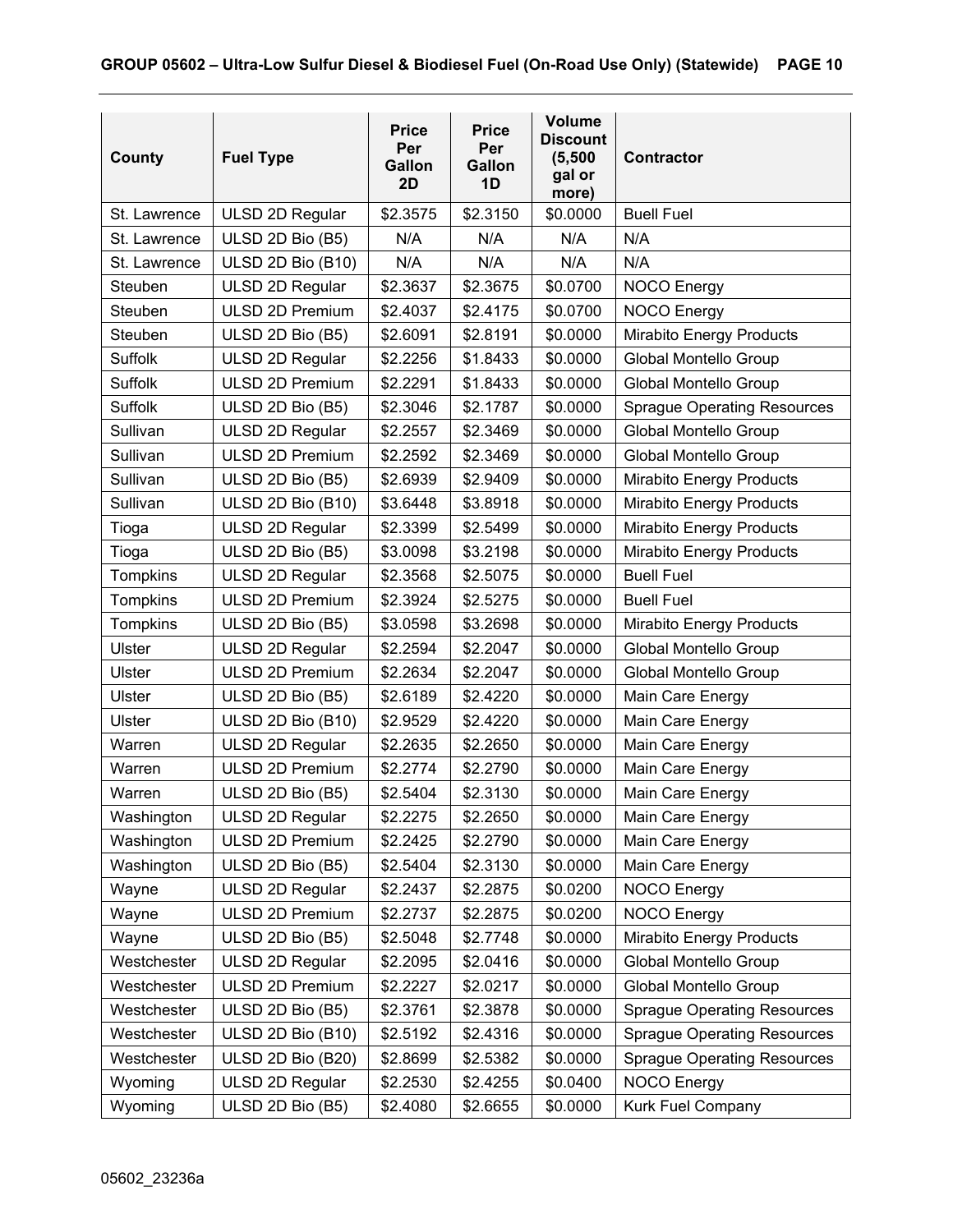| County | <b>Fuel Type</b>       | <b>Price</b><br>Per<br>Gallon<br>2D | <b>Price</b><br>Per<br><b>Gallon</b><br>1D | <b>Volume</b><br><b>Discount</b><br>(5,500)<br>gal or<br>more) | <b>Contractor</b>  |
|--------|------------------------|-------------------------------------|--------------------------------------------|----------------------------------------------------------------|--------------------|
| Yates  | ULSD 2D Regular        | \$2.3837                            | \$2.4175                                   | \$0.0000                                                       | <b>NOCO Energy</b> |
| Yates  | <b>ULSD 2D Premium</b> | \$2.4337                            | \$2.5175                                   | \$0.0000                                                       | NOCO Energy        |
| Yates  | ULSD 2D Bio (B5)       | N/A                                 | N/A                                        | N/A                                                            | N/A                |

## **NEW ACCOUNTS**

Contractor may ask State Agencies and other Authorized Users to provide information in order to facilitate the opening of a customer account, including documentation of eligibility to use New York State Contracts, agency code, name, address, and contact person. State Agencies shall not be required to provide credit references.

Contractors must notify OGS Procurement Services of any new business created from Authorized Users' requests for delivery, so that OGS Procurement Services can make adjustments to the delivery schedules to capture these new accounts. All cases shall require Contractors to notify both contract user and OGS Procurement Services of any locations not originally identified on the Delivery Schedules, within thirty (30) days after the first delivery is made.

## **NON-STATE AGENCIES PARTICIPATION IN CENTRALIZED CONTRACTS**

New York State political subdivisions and others authorized by New York State law may participate in Centralized Contracts. These include, but are not limited to, local governments, public authorities, public school and fire districts, public and nonprofit libraries, and certain other nonpublic/nonprofit organizations. See Appendix B, Participation in Centralized Contracts. For Purchase Orders issued by the Port Authority of New York and New Jersey (or any other authorized entity that may have delivery locations adjacent to New York State), the terms of the Price clause shall be modified to include delivery to locations adjacent to New York State.

Upon request, all eligible non-State agencies must furnish Contractors with the proper tax exemption certificates and documentation certifying eligibility to use State contracts. A list of categories of eligible entities is available on the OGS web site (https://online.ogs.ny.gov/purchase/snt/othersuse.asp). Questions regarding an organization's eligibility to purchase from New York State Contracts may also be directed to NYS Procurement Services Customer Services at 518-474-6717.

## **EXTENSION OF USE**

This Contract may be extended to additional States or governmental jurisdictions upon mutual written agreement between New York State and the Contractor. Political subdivisions and other authorized entities within each participating state or governmental jurisdiction may also participate in this Contract if such state normally allows participation by such entities. New York State reserves the right to negotiate additional discounts based on any increased volume generated by such extensions.

## **ESTIMATED QUANTITIES**

This Contract is an estimated quantity Contract. No specific quantities are represented or guaranteed, and the State provides no guarantee of individual Authorized User participation. The Contractor must furnish all quantities actually ordered at or below the Contract prices. The individual value of this Contract is indeterminate and will depend upon the number of Contracts issued and the competitiveness of the pricing offered. Authorized Users will be encouraged to purchase from Contractors who offer the Products and pricing that best meet their needs in the most practical and economical manner. See Appendix B, Estimated/Specific Quantity Contracts and Participation in Centralized Contracts.

## **PRICE**

Prices quoted shall be billed net per gallon, F.O.B. agency storage tanks. Prices quoted shall include all applicable customs, taxes, including LUST, license and research fees (e.g. NORA), and surcharges.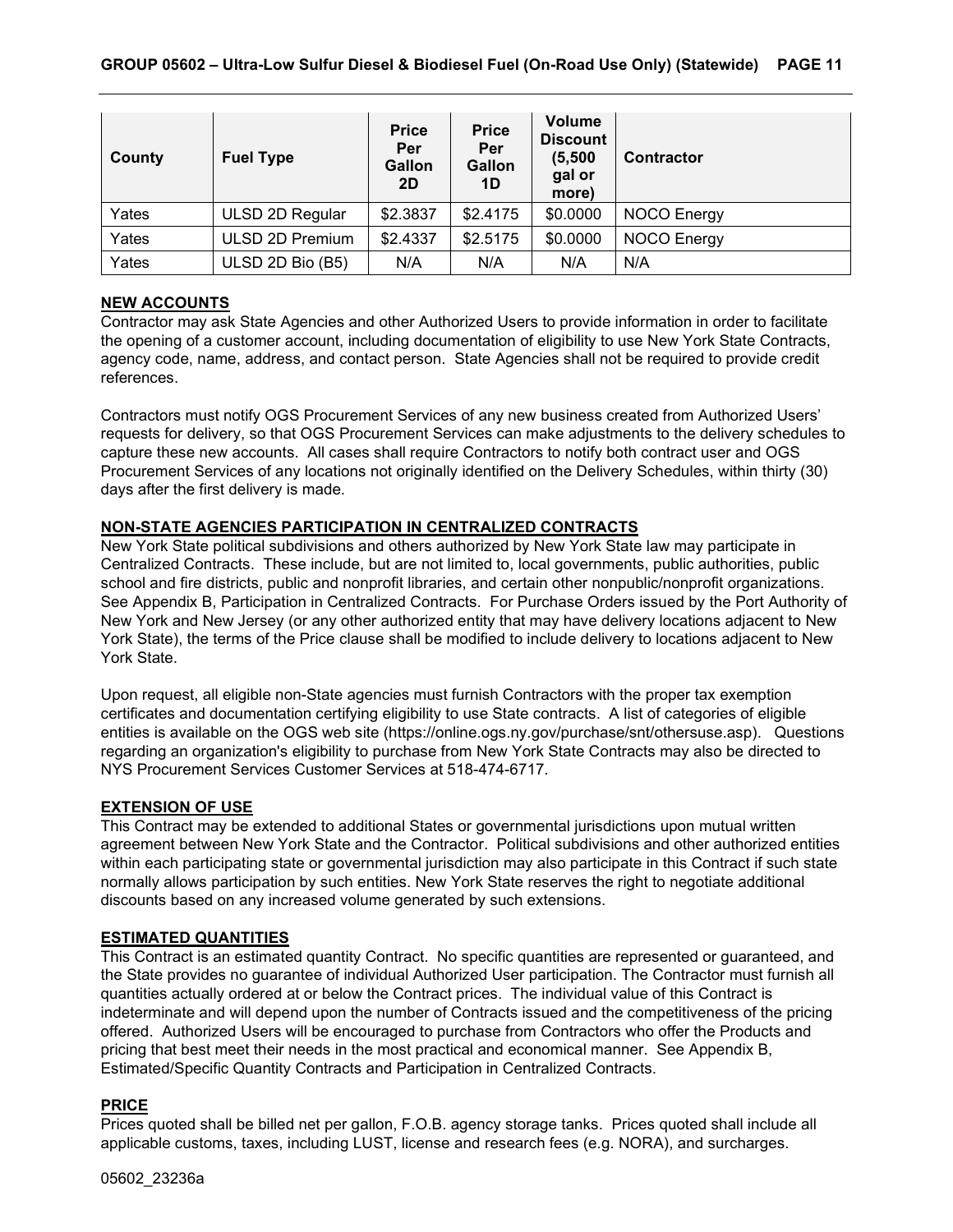Contract prices must be expressed in U.S. currency and shall be submitted to four (4) decimal places (priced in dollars per gallon).

Pricing for Contract purchases shall be based on the pricing in effect at the time the Authorized User places the order (Prompt Will-call). Authorized Users that are on automatic delivery shall be priced on the day of delivery, unless the Authorized User requests a delivery. The price shall then reflect the day of the order.

Pricing shall reflect the day of delivery for orders placed by the Authorized User that go beyond the guaranteed delivery timeframe of 48 (forty-eight) hours. For example, the Authorized User orders 500 gallons of diesel fuel on Wednesday, and requests that the delivery be made on the following Tuesday.

For situations where an Authorized user wants to place an order for an unusually large volume of fuel (e.g., 40,000 gallons or more than a truck load, or delivering over a period of time), the Contractor and Authorized User should contact OGS Procurement Services. OGS's intent is for all parties to have the same expectations for delivery and price.

Truck delivery ticket volumes and Contract User's gauged volumes must agree within a tolerance of 0.5% of the total delivered volume for delivery volumes greater than 500 gallons and up to 1% for delivery volumes less than or equal to 500 gallons. If the volume difference exceeds the tolerance level, the Contract User's measured volume, if available, will be used for invoice payment. Contract Users reserve the right to reject "rogue" trucks which have been identified as having repeated meter inaccuracies. Trucks without sealed and calibrated meters will not be permissible for deliveries.

It shall be the Contractor's responsibility to satisfy Authorized User requirements by furnishing blended product when called for during the time period indicated in the Solicitation. Any special allowances were not included in the bid price as they could not be considered in evaluating bids. However, if the Contractor extends such allowances during the term of this Contract to Federal, State, Local Governments or to commercial users in the normal course of doing business, New York State requires that such allowances will also be available to the State in the maximum amount extended to others who contract to purchase fuel oil under similar contractual terms and conditions.

Contract prices shall be firm except that price revisions will be permitted in accordance with the Price Adjustments/Revisions clause set forth in this Contract and with respect to certain taxes and duties as follows:

The price shall include all applicable Federal, State, Local taxes and duties as stated in Appendix B, clause 8, Taxes.

**NOTE**: The State of New York and its political subdivisions are exempt from New York State and local sales taxes and federal excise taxes.

#### **ORDERING**

Purchase Orders shall be made in accordance with the terms set forth in Appendix B, Purchase Orders. Authorized Users may submit orders over the phone, and, if available, may submit orders electronically via web-based ordering, e-mail, or facsimile at any time. Orders submitted shall be deemed received by Contractor on the date submitted.

All orders shall reference Contract number, requisition, and/or Purchase Order number (if applicable). Upon Contractor's receipt of an order, confirmation is to be provided to the Authorized User electronically or via facsimile. Order confirmation should be sufficiently detailed, and include, at a minimum, purchase price, date of order, delivery information (if applicable), Authorized User name, and sales representative (if applicable).

#### **MINIMUM ORDER**

Minimum delivery shall be 250 gallons at each delivery location (site) as determined by the delivery schedule. Deliveries under 250 gallons are at the Contractor's option, except for tank top-offs for testing.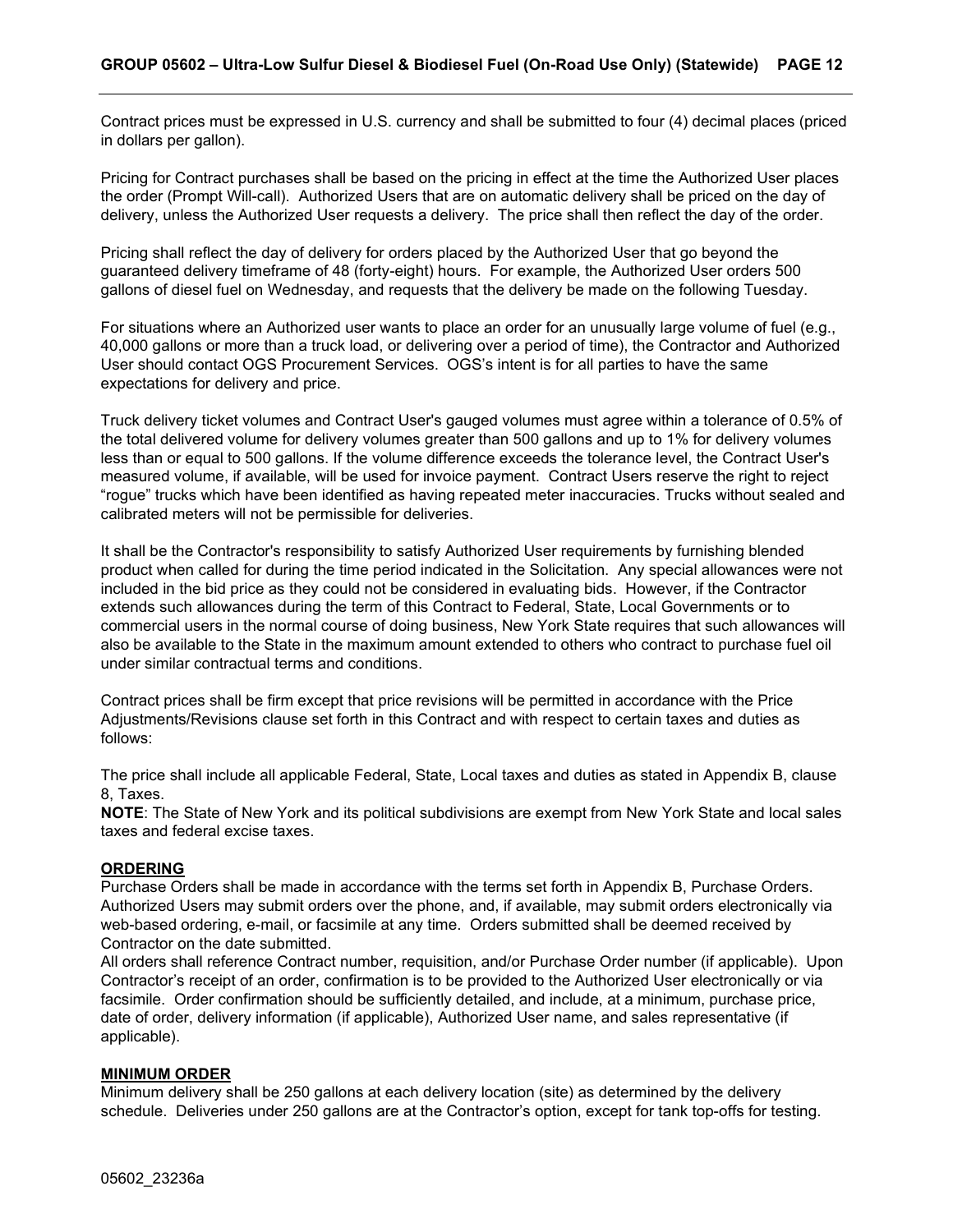All deliveries requested by an Authorized User of less than the minimum order size, including tank top-offs for tank testing, shall qualify for contract pricing. In addition, the following surcharge may be utilized by the Contractor (except for automatic replenishment):

| <b>Quantity Delivered (in gallons)</b> | <b>Optional Surcharge</b> |
|----------------------------------------|---------------------------|
| Under 250                              | \$50.00                   |

Upon written direction by OGS, an Authorized User shall have one (1) delivery per tank per contract year for tank top-off testing that is exempt from any minimum order surcharge.

Determination for total gross tank capacity shall include all manifold tanks. All locations granted a request from the Contractor for "automatic replenishment", per the Automatic Replenishment clause of this Contract, shall be exempt from minimum order requirements, including other factors out of the control of Authorized Users (e.g., short filling, mechanical issues, inadequate fuel supply). In no case shall a surcharge be applied to a location while on "automatic replenishment".

## **PURCHASING CARD ORDERS**

Contractor shall indicate if it will accept the New York State Procurement Card. For all purchases executed using a New York State Procurement Card, Contractor shall provide an itemized receipt with each delivery.

If the Contractor accepts orders using the State's Purchasing Card (see Appendix B, Purchasing Card), also referred to as the Procurement Card, the Contractor shall not charge or bill the Authorized User for any additional charges related to the use of the Purchasing Card, including but not limited to processing charges, surcharges or other fees.

#### **INVOICING AND PAYMENT**

Invoicing and payment shall be made in accordance with the terms set forth in Appendix B, Contract Invoicing.

The Contractor is required to provide the Authorized User with one invoice for each Purchase Order at the time of delivery. The invoice must include detailed line item information to allow Authorized Users to verify that pricing at point of receipt matches the Contract price on the original date of order. At a minimum, the following fields must be included on each invoice:

- Contractor Name
- Contractor Billing Address
- Contractor Federal ID Number
- NYS Vendor ID Number
- Account Number
- NYS Contract Number
- Name of Authorized User indicated on the Purchase Order
- NYS Agency Unit ID (if applicable)
- Customer Delivery Location ID Number as shown on Delivery Schedule (if applicable)
- Authorized User's Purchase Order Number
- Order Date
- Invoice Date
- Invoice Number
- Invoice Amount
- Product Descriptions
- Unit Price
- Quantity
- Unit of Measure
- Dates of Service/Delivery (if applicable)

05602\_23236a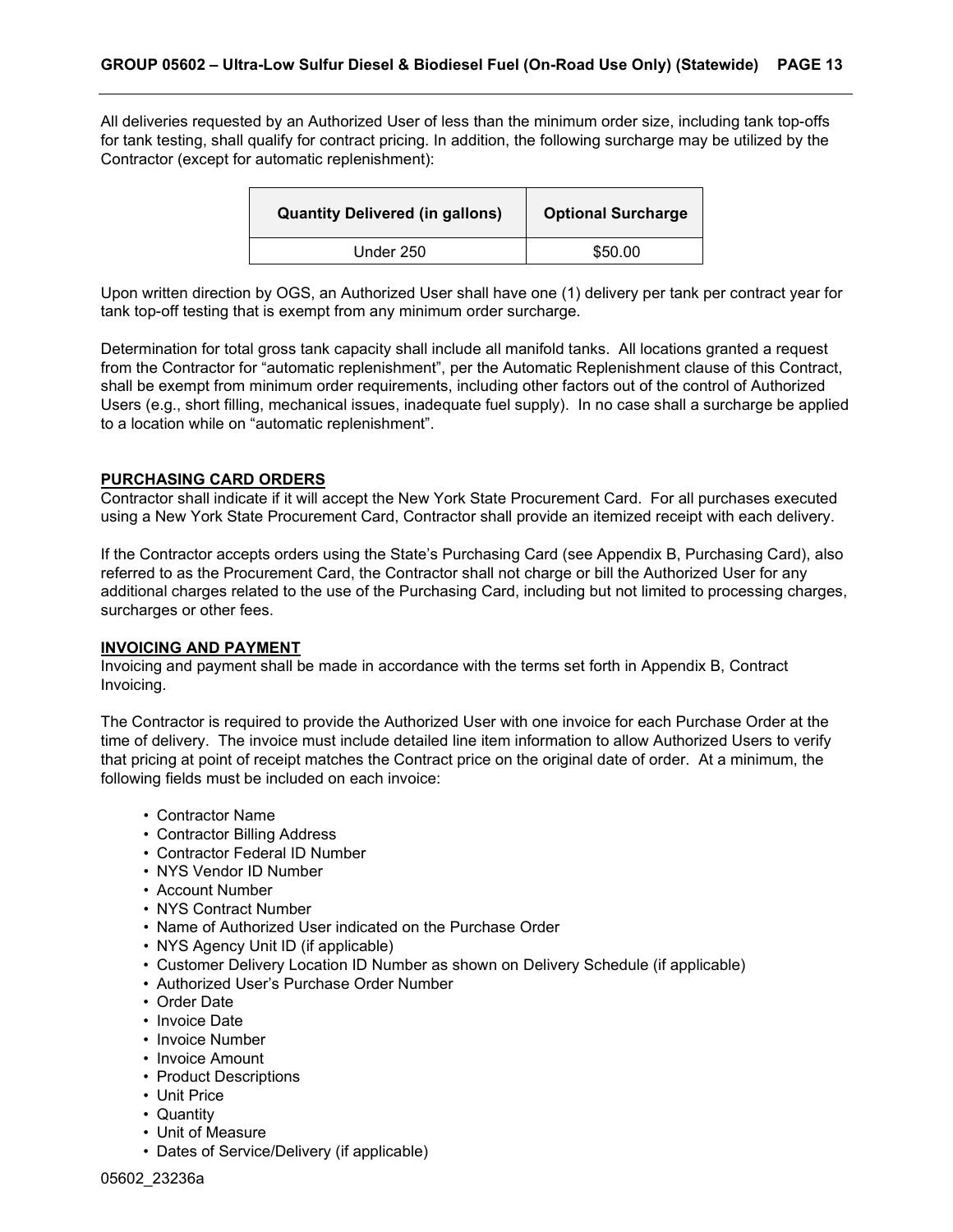Cost centers or branch offices within an Authorized User may require separate invoicing as specified by each Authorized User. The Contractor's billing system shall be flexible enough to meet the needs of varying ordering systems in use by different Authorized Users. Visit the following link for further guidance for vendors on invoicing: https://bsc.ogs.ny.gov/content/vendor-information.

In billing for winter mixes, invoices must include current Contract price for each grade, type of mixture furnished and computation of total price. Invoices should be formatted as per the example below:

EXAMPLE - Delivery of 4000 gallons of 2D/1D winter mix at a 1/1 ratio:

2,000 gals. × Adjusted 2D price = total cost of 2D product

+ 2,000 gals. × Adjusted 1D price = total cost of 1D product

Invoice Total (Total cost for delivery)

NOTE: If additives rather than kerosene is used to provide winter protection, the Contractor is allowed to charge market price for the additive, and as with kerosene, list the price as a separate line item on the invoice.

## **PRODUCT DELIVERY**

Delivery of all Contract Products shall be made in accordance with Appendix B, Product Delivery and Shipping/Receipt of Product. Delivery shall be made as specified and in accordance with instructions furnished with each order, unless otherwise directed in writing. Contractor must be prepared, at all times, to make prompt delivery. Every Contract states what the maximum time a delivery will take from the moment of order, but the time shall never exceed 24 hours. In State declared emergencies, fuel must be delivered within eight (8) to twelve (12) hours of notification. Should there be a State declared emergency, an afterhours or weekend emergency, or should an agency run out of fuel at any time creating an emergency situation, the Contractor shall be required to provide product within eight (8) to twelve (12) hours of a telephone call from the agency.

Delivery shall be made in accordance with instructions on the Purchase Order from each Authorized User. If there is a discrepancy between the Purchase Order and what is listed on the Contract, it is the Contractor's obligation to seek clarification from the ordering Authorized User and, if applicable, from OGS, Procurement Services. On occasion, to prevent fuel run outs during storms or other emergency situations, the Contractor must allow Authorized Users the flexibility to manually schedule deliveries to top-off tank inventories. Normal deliveries are considered to take place Monday through Friday (8:00 am - 5:00 pm). Saturday/Sunday deliveries are not standard and are to be made on an emergency basis (and not a regular basis) ONLY, or if a run out is imminent before the next normal delivery day. Delivery of fuel should give first priority to "human needs" customers.

Failure to make prompt delivery may result in an Authorized User's submission of a Contract Performance Report to OGS. Per Appendix B, Section 48(a), (d), and (e), the Authorized User shall have the right to purchase sufficient diesel fuel on the open market to fill such tank or tanks, and to charge any increase in price paid over the current contract price to the account of the Contractor.

Authorized Users shall be responsible for ensuring that tanks are accessible to the Contractor. Authorized Users should also make certain that receiving personnel are available at time of delivery. Failure of the Authorized User to make appropriate delivery arrangements, which prevents the delivery of product upon Contractor's arrival at delivery site, may result in a charge to the Authorized User for the Contractor's transportation costs. The Contractor must notify the Authorized User of the attempted delivery prior to charging for any future delivery attempts for the same circumstance. The Contractor must state the amount that would be charged for the direct cost of this subsequent delivery attempt, and provide supporting documentation that substantiates the direct cost for the failed delivery at the fault of the Authorized User. The Authorized User must agree in writing to any such costs for subsequent delivery attempts, prior to the Contractor making the subsequent delivery. At no time should a charge be applied to an Authorized User for an attempted delivery that failed at no fault of their own.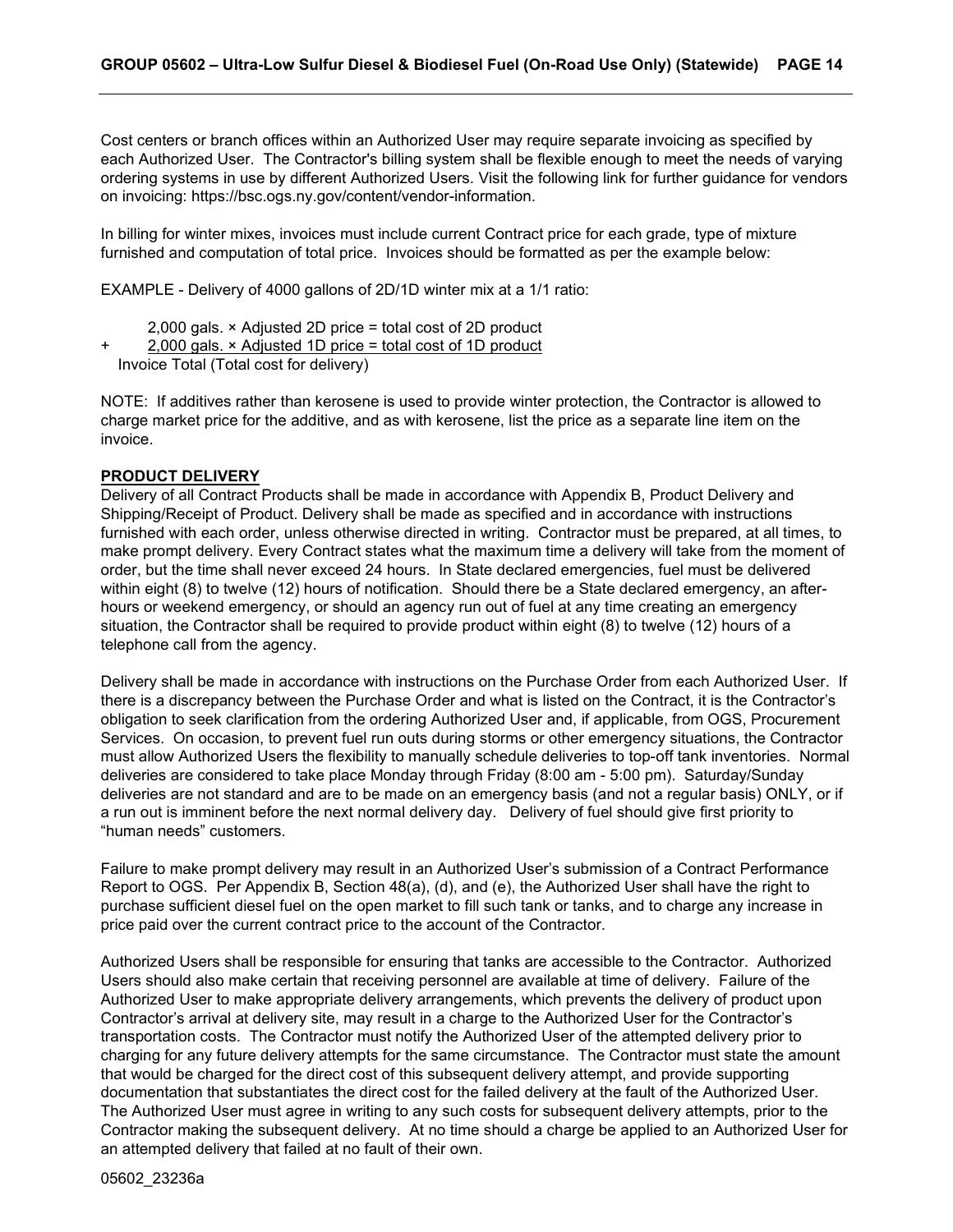## **AUTOMATIC REPLENISHMENT**

Requests for automatic replenishment are preferred in WRITING from an Authorized User, but may be required by the Contractor. A Contractor shall provide written notification back to any Authorized User's request for automatic replenishment on any tank with a total gross capacity equal to or greater than 500 gallons. Automatic replenishment for tank capacities less than 500 gallons will be at the Contractor's option and may be subject to a minimum order charge (see Minimum Order clause of this Solicitation). Determination for total gross tank capacity shall include all manifolded tanks. The Contractor shall maintain a record of the estimated consumption of ULS diesel and biodiesel, and shall replenish the Authorized User's tank or tanks without further notice from the Authorized User, whenever necessary to insure an adequate supply at all times.

If the Contractor, after having accepted the request from the Authorized User, permits the level of the fuel to fall below the percentages of the total capacity of the Authorized User's tank or tanks indicated in the following table, and does not meet the requirement to deliver on an emergency basis within four (4) hours, the Authorized User shall have the right to purchase sufficient fuel on the open market from another vendor to fill such tank or tanks, and to charge any increase in price paid over the current contract price to the account of the Contractor.

| <b>MINIMUM LEVEL</b> | TOTAL - TANK CAPACITY/GALS |
|----------------------|----------------------------|
| 10%                  | <b>Under 5500</b>          |
| 15%                  | 5,500 and over             |

## **DELIVERY SCHEDULES**

The delivery schedules, based on Authorized Users' requirements submitted to Procurement Services by Requirement Letter RL 212, are available as a guide to indicate proposed delivery points and estimated annual quantities. Any specific questions regarding the site conditions should be directed to the end-user via any communication available shown on the Delivery Schedule. The delivery schedules are attachments in this Contract, and any updates (if any) are available on the OGS website.

Contractor shall deliver under this Contract to any State agency which places a purchase order (or other ordering mechanism between the Contractor and ordering entity) under this Contract, whether or not such delivery location is identified in the delivery schedules. Any political subdivision or other non-State entity which did not file a requirement with OGS Procurement Services as of the date of the Solicitation's bid opening shall be eligible to receive deliveries at Contractor's option. This will be done upon placement of a valid purchase order (or other ordering mechanism between the Contractor and ordering entity) to the Contractor's address as indicated in the contract award notification. Contractors must notify OGS Procurement Services of any new business created from Authorized Users' requests for delivery, so that OGS Procurement Services can make adjustments to the delivery schedules, to capture these new accounts. All cases shall require Contractors to notify both contract user and OGS Procurement Services of any locations not originally identified on the Delivery Schedules, within thirty (30) days after the first delivery is made. See the New Accounts clause.

At any time during the contract, Contractors may be advised in writing by OGS regarding political subdivisions or other Non-State entities which have filed on a timely basis but do not appear, through no fault of their own, on the delivery schedule.

Filed requirements and delivery schedules may be updated by OGS for any mutually agreed upon extension.

**NOTE**: On occasion, entities may appear on the wrong delivery schedule as entities self-report. For example, a non- State entity may appear on the Agency schedule on occasion or vice versa. OGS does review and seek clarification of information on the delivery schedules, but does not catch all errors.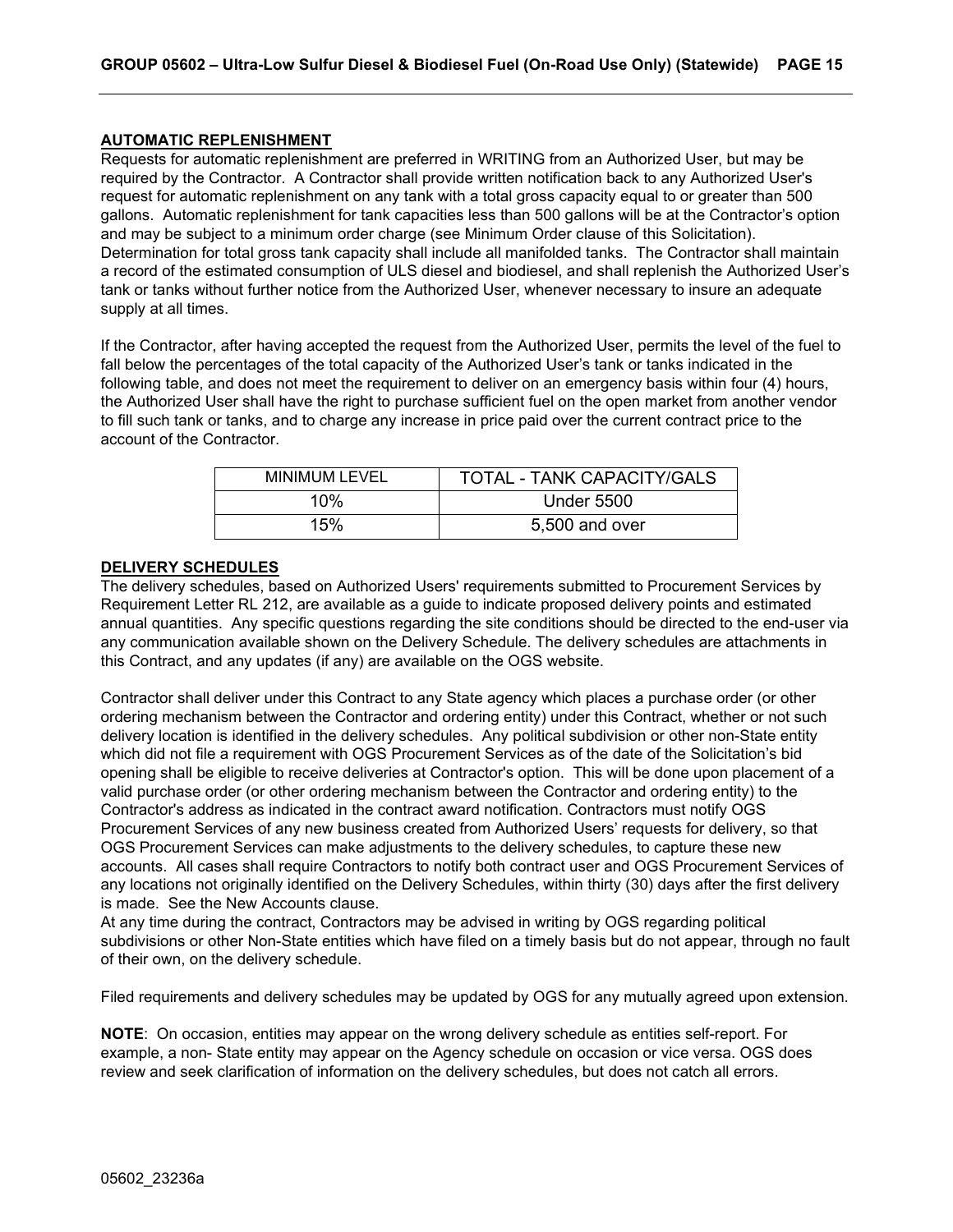#### **FILL AND VENT REQUIREMENTS**

Agencies must ensure that fill and vent equipment adequately meet NYS Standards. Contractors have the responsibility of reporting faulty equipment to the end users and the appropriate NYS regulatory agencies.

Agencies should also refer to CL-804, dated July 7, 2014, as they are responsible for the implementation of monitoring programs to ensure compliance by supplier with these specification requirements.

**NOTE**: Contractor's delivery trucks MUST BE EQUIPPED WITH METERS, with the exception of motor transports, to accurately measure quantities delivered. Metered deliveries must be accompanied by a delivery ticket showing brand or grade and number of gallons delivered.

#### **GUARANTEED ANALYSIS**

Contractor has provided a Guaranteed Analysis of ULS diesel and/or biodiesel fuel. If the Guarantee exceeds specifications, it will be considered the Contract standard.

#### **PRODUCT RETURNS AND EXCHANGES**

In addition to the provisions of Appendix B, Title and Risk of Loss, Product Substitution, and Rejected Product, Products returned or exchanged due to quality problems, duplicated shipments, outdated Product, incorrect Product shipped, Contractor errors otherwise not specified, or Products returned or exchanged due to Authorized User errors, shall be replaced with specified Products or the Authorized User shall be credited or refunded for the full purchase price.

Products shall be replaced within guaranteed delivery times (regular or emergency as applicable) of written notification to the Contractor of the Authorized User's intent to return or exchange the Product. Contractor can charge only a restocking fee for Product returned or exchanged due to Authorized User error that is determined not to be suitable for resale; the restocking fee cannot exceed the net price of the returned or exchanged Product.

Any credit or refund shall be applied against the next bill/invoice submitted by the Contractor to the Authorized User. If no credit or refund, or only a partial credit or refund, is made in such fashion, the Contractor shall pay to the Authorized User the amount of such credit or refund or portion thereof still outstanding, within 30 calendar days of demand.

#### **ENGINEERING SERVICE**

Contractor must be prepared at all times to furnish engineering service when so requested and/or to investigate a complaint and report to the Authorized User and OGS on any complaint that might arise in connection with the use of Contractor's fuel in State equipment. This engineering service will include but not be limited to the diagnosis of fuel related engine problems in the Authorized User's equipment utilizing the Contractor's fuel.

#### **POOR PERFORMANCE**

Authorized Users should notify Procurement Services promptly if the Contractor fails to meet the requirements of this Contract. Performance which does not comply with requirements or is otherwise unsatisfactory to the Authorized User should also be reported to Procurement Services.